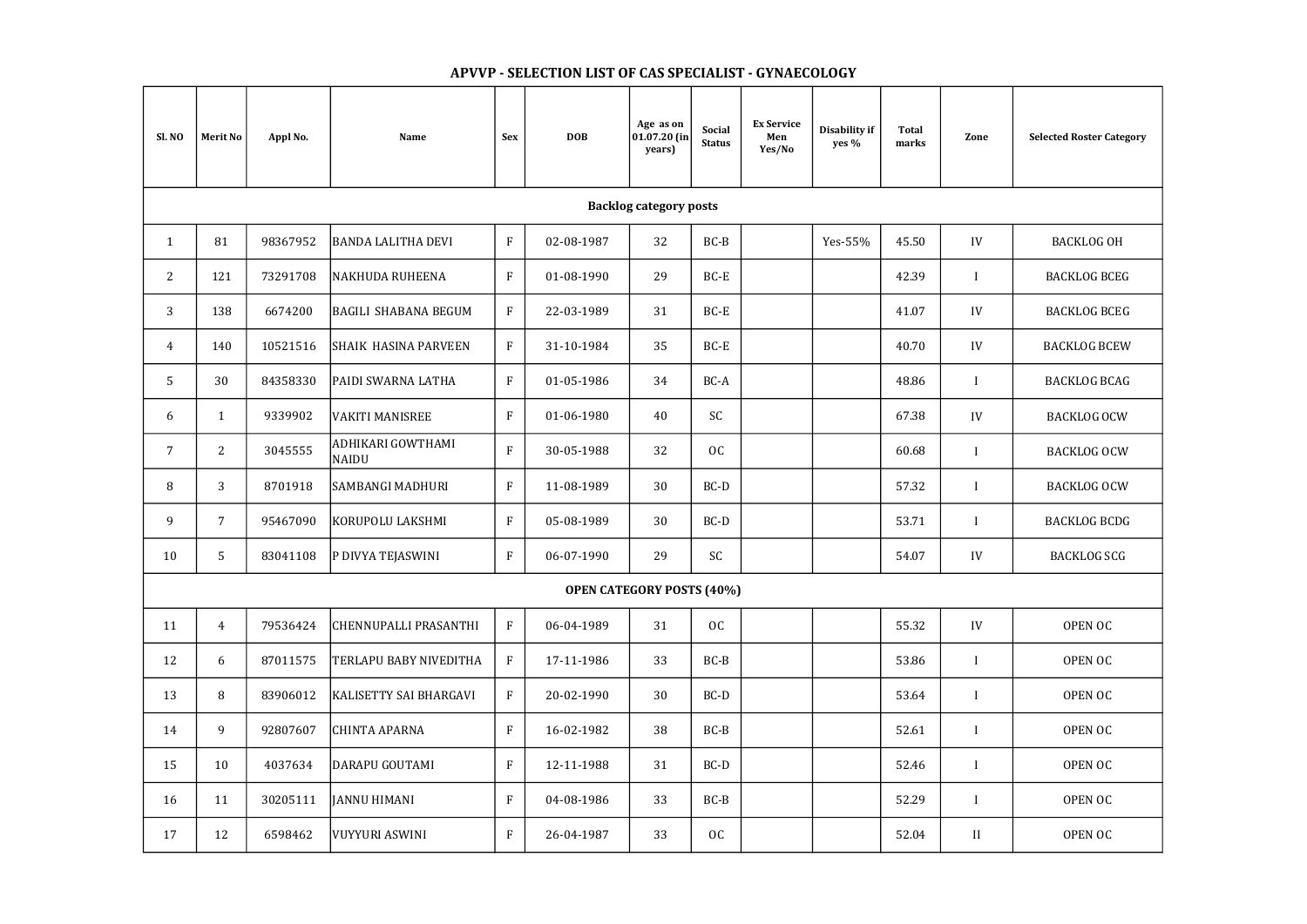## Merit No | Appl No. | Name | Sex | DOB Age as on 01.07.20 (in years) Social Status Ex Service Men Yes/No Disability if yes % Sl. NO Selected Roster Category Total Total Zone 18 13 68594339 SINGUDASU DEEPTHI DEDIPYA F 04-07-1988 31 BC-B 51.95 II OPEN OC 19 | 14 | 87134309 |PISSEY\_RAMYA\_KRISHNA | F | 03-03-1991 | 29 | BC-D | | | 51.45 | II 20 | 15 | 74273464 |KUMBHA NAGAMANI | F | 01-06-1975 | 45 | ST | | | 51.36 | III | OPEN OC 21 16 76985273 KOTHAPALLE CHANDRAKALA F 14-12-1983 36 OC 51.14 IV OPEN OC 22 | 17 | 8666561 |MINIGA<code>MANJULA |</code> F | 19-06-1984 | 36 | SC | | | 51.14 | IV | OPEN OC 23 18 2775866 CHOWTIPALLE BELLAM CHOWTIPALLE BELLAM TRANSING RELAM TRANSING RELAM TRANSING RELAM TRANSING RELAM TRANSING RELAM TRANSING RELAM T<br>JHANSING RELAM TRANSING RELAM TRANSING RELAM TRANSING RELAM TRANSING RELAM TRANSING RELAM TRANSING RELAM TRANS 24 | 19 | 68159108 |LOLUGU SAILAJA | F | 10-02-1989 | 31 | BC-D | | | 50.75 | I | OPEN OC 25 | 20 | 74940952 |PANDALA SRAVANTHI | F | 09-08-1990 | 29 | OC | | | 50.64 | III | OPEN OC 26 | 21 | 330229 |CHINTAMREDDY UMA DEVI | F | 14-07-1980 | 39 | OC | | | | | | 50.50 | | IV 27 22 8450495 YERRA JAYANTHI F 07-08-1979 40 BC-B 50.17 IV OPEN OC 28 | 23 | 9538084 |POTHALA MAMATHA | F | 22-08-1990 | 29 | BC-D | | | 50.00 | I | OPEN OC 29 24 73557128 BOTCHA NL SRAVANTHI F 24-01-1984 36 BC-D | | | | 49.71 | I 30 25 22207685 VEERAPAREDDY ANUSHA F 10-06-1988 32 OC 4 1 49.63 III 31 26 7558869 THUMPATI SAI SRAVANTHI F 21-08-1991 28 0C + 1 49.11 49.11 32 | 27 | 6516898 |PATHI ROOPA | F | 06-12-1988 | 31 | OC | | | 49.07 | IV | OPEN OC 33 | 28 | 32502812 |BOGA VISWANATH | M | 19-05-1977 | 43 | BC-B | | | 49.00 | IV | OPEN OC 34 | 29 | 4803318 |BALAGA\_RAJANI | F | 24-05-1989 | 31 | BC-D | | | 48.93 | I | OPEN\_OC 35 | 31 | 1325293 |MASA BHAGYA SRI | F | 16-04-1990 | 30 | SC | | | 48.61 | I | OPEN OC 36 | 32 | 5908888 |BOVILLA AMRUTHA | F | 24-03-1986 | 34 | OC | | | 48.54 | IV | OPEN OC

| $\ddot{\phantom{0}}$ | <b>Selected Roster Category</b> |
|----------------------|---------------------------------|
|                      | <b>OPEN OC</b>                  |
|                      | <b>OPEN OC</b>                  |
|                      | OPEN OC                         |
|                      | <b>OPEN OC</b>                  |
|                      | <b>OPEN OC</b>                  |
|                      | <b>OPEN OC</b>                  |
|                      | <b>OPEN OC</b>                  |
|                      | OPEN OC                         |
|                      | <b>OPEN OC</b>                  |
|                      | <b>OPEN OC</b>                  |
|                      | <b>OPEN OC</b>                  |
|                      | <b>OPEN OC</b>                  |
|                      | <b>OPEN OC</b>                  |
|                      | <b>OPEN OC</b>                  |
|                      | <b>OPEN OC</b>                  |
|                      | <b>OPEN OC</b>                  |
|                      | <b>OPEN OC</b>                  |
|                      | <b>OPEN OC</b>                  |
|                      | <b>OPEN OC</b>                  |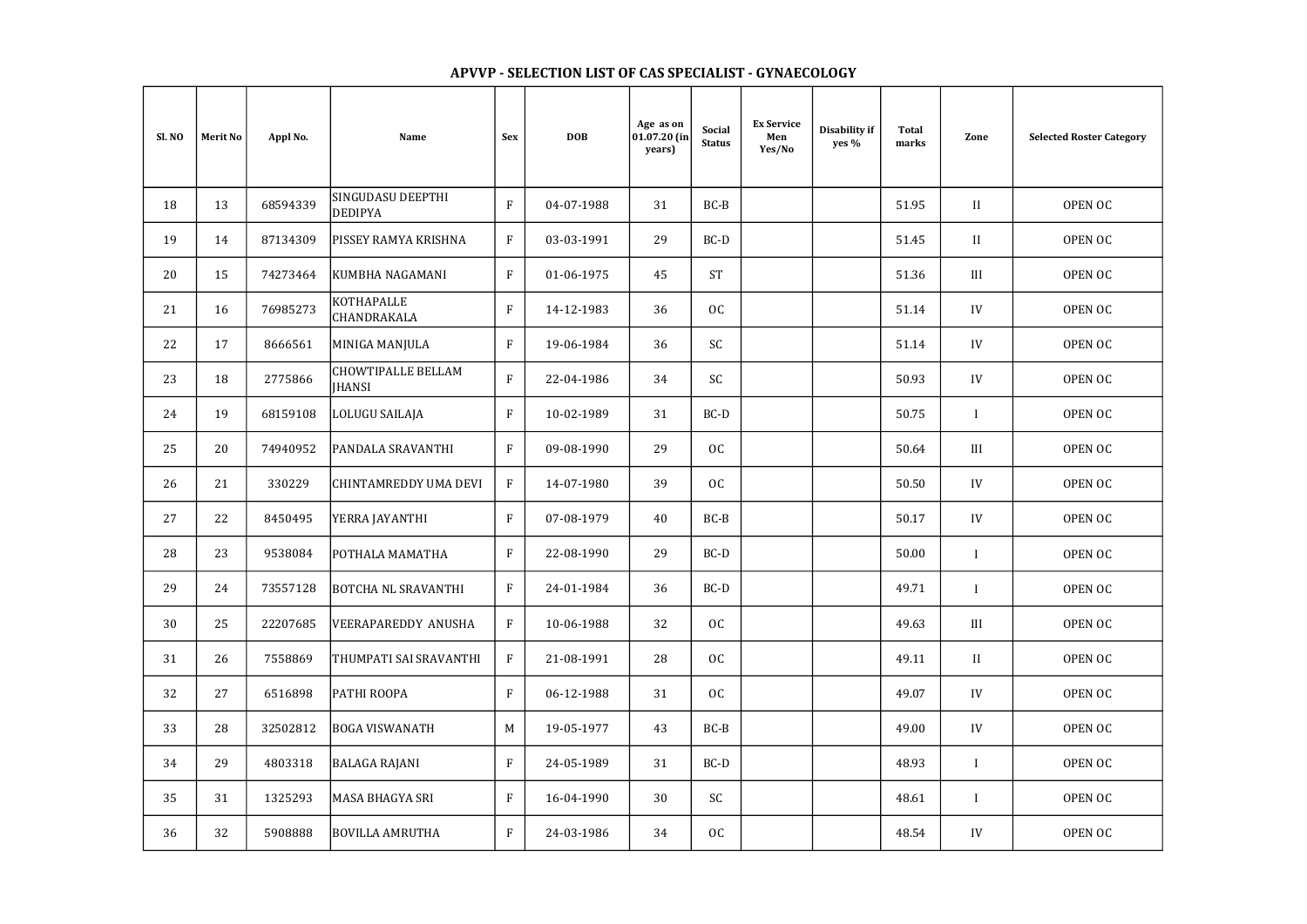## Merit No | Appl No. | Name | Sex | DOB Age as on 01.07.20 (in years) Social Status Ex Service Men Yes/No Disability if yes % Sl. NO Selected Roster Category Total Total Zone 37 33 53360411 GARLAPATI G PRANEETHA F 07-02-1989 31 0C 48.46 48.46 II 38 34 4629250 CHINTA HEMANTHA MANI F 05-05-1987 33 BC-B 39 35 53187386 YERRA VENKATA LAKSHMI<br>BHAVANI YERRA VENKATA LAKSHMI | F | 22-08-1990 | 29 | BC-B | | | | | | | | | | | | | | OPEN OC<br>BHAVANI | F | 22-08-1990 | 29 | BC-B | | | | | | | | | | | | OPEN OC 40 36 50841298 KOTHAPALLI ARAVINDA F 19-08-1985 34 OC 2 1 48.32 V 41 37 27066170 ATHIKINASETTI JAYA LAKSHMI F 09-06-1983 37 BC-D 48.30 I OPEN OC 42 38 3987072 SAMPATIRAO ASWINI F 07-05-1991 29 BC-A 48.25 48.25 I 43 | 39 | 6557621 |VAKA HIMABINDU | F | 27-05-1985 | 35 | OC | | | 48.04 | IV | OPEN OC 44 | 40 | 1385582 |CHEBROLU SUSHMA | F | 21-12-1987 | 32 | SC | | | 47.99 | III | OPEN OC 45 | 41 | 14230857 |NAKKINA MANASA | F | 31-08-1987 | 32 | BC-B | | | 47.96 | II | OPEN OC 46 42 4825474 PRODDUTURU PADMAJA F 01-08-1989 30 BC-B 47 | 43 | 48404161 |RATHOD LALITHA BAI | F | 01-05-1985 | 35 | ST | | | | 47.86 | I | OPEN OC 48 44 47670174 DUMPALA VIJAYALAKSHMI F 19-08-1989 30 0C 1 1 47.86 W 49 45 1146701 CHITAMANENI SUSHAMA F 14-11-1979 40 0C 1 1 47.83 1 II 50 46 9180705 DERANGULA ANJANI KUMARI F 16-08-1985 34 BC-A H 1 47.82 W 51 47 609732 ROSIVARI PRAVALLIKA ROSIVARI PRAVALLIKA | F | 23-03-1987 | 33 | SC | | | 47.82 | IV | OPEN OC<br>SUDHARANI | F | 23-03-1987 | 33 | SC | | | | 47.82 | IV | OPEN OC 52 48 73952657 JOHN WESLEY SHALISHA F 19-07-1983 36 BC-C 47.76 47.76 I 53 | 49 | 3257649 |MEDAM\_SARANYA | F | 10-06-1990 | 30 | OC | | | 47.75 | III | OPEN\_OC 54 | 50 | 3579967 |GOKAPAI\_MADHURI | | | 20-02-1990 | 30 | SC | | | | | | | | | | | | | | | | OPEN\_OC 55 51 93023735 VINUKONDA JYOSHNA F 06-01-1991 29 BC-A H 1 47.54 III

| $\ddot{\phantom{0}}$ | <b>Selected Roster Category</b> |
|----------------------|---------------------------------|
|                      | <b>OPEN OC</b>                  |
|                      | <b>OPEN OC</b>                  |
|                      | <b>OPEN OC</b>                  |
|                      | <b>OPEN OC</b>                  |
|                      | <b>OPEN OC</b>                  |
|                      | <b>OPEN OC</b>                  |
|                      | <b>OPEN OC</b>                  |
|                      | OPEN OC                         |
|                      | <b>OPEN OC</b>                  |
|                      | <b>OPEN OC</b>                  |
|                      | <b>OPEN OC</b>                  |
|                      | <b>OPEN OC</b>                  |
|                      | <b>OPEN OC</b>                  |
|                      | <b>OPEN OC</b>                  |
|                      | <b>OPEN OC</b>                  |
|                      | <b>OPEN OC</b>                  |
|                      | <b>OPEN OC</b>                  |
|                      | OPEN OC                         |
|                      | <b>OPEN OC</b>                  |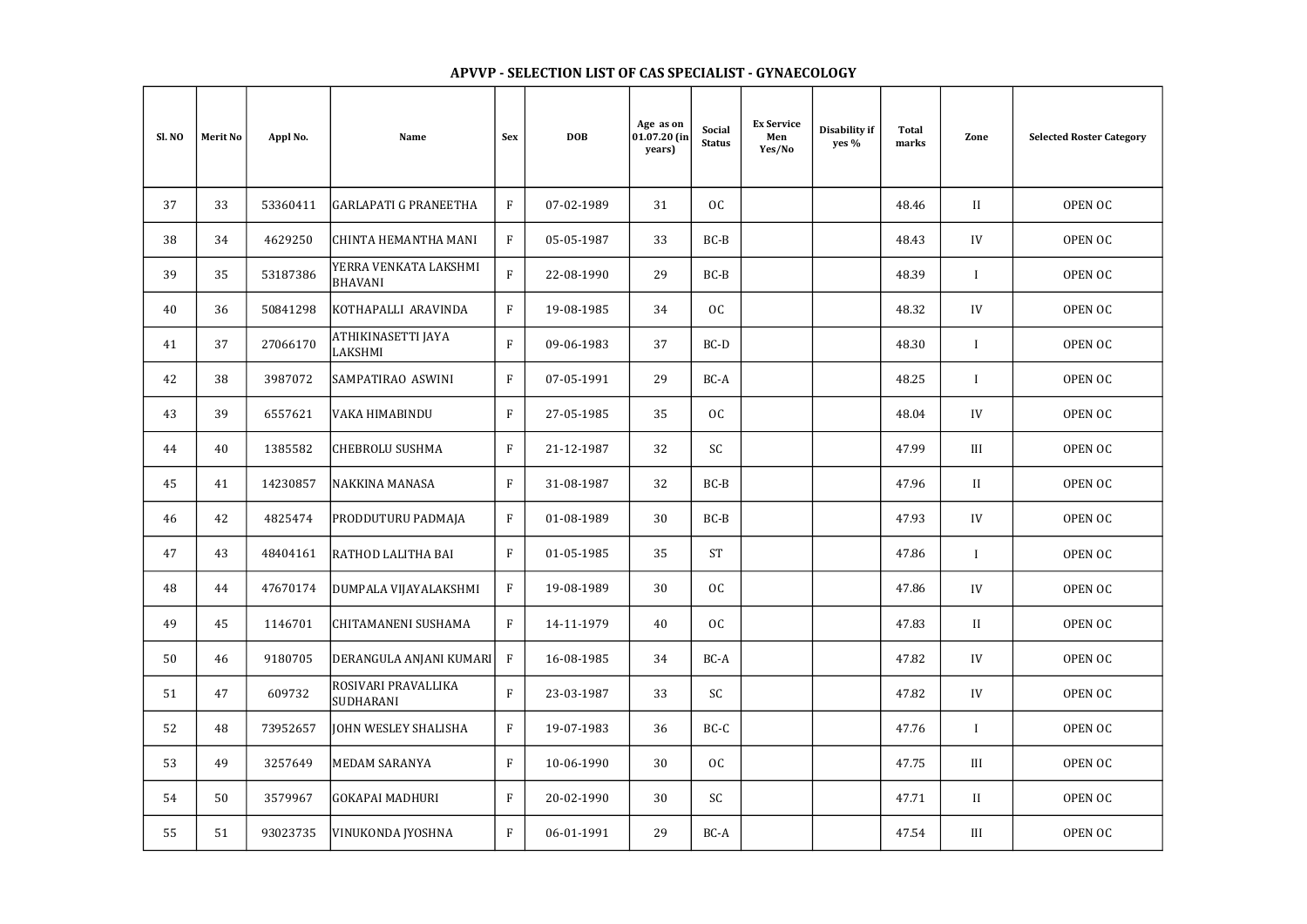## Merit No | Appl No. | Name | Sex | DOB Age as on 01.07.20 (in years) Social Status Ex Service Men Yes/No Disability if yes % Sl. NO Selected Roster Category Total Total Zone 56 | 52 | 4761834 |DONTULA NEERAJA | F | 23-07-1987 | 32 | OC | | | 47.52 | IV | OPEN OC 57 | 53 | 93942444 |BYSANI VASAVI DEVI | F | 06-12-1990 | 29 | OC | | | | 47.41 | I | OPEN OC 58 54 98121651 VALLEPU VIJAYA KUMARI F 12-04-1984 36 BC-D H 12-04-1984 1 OPEN OC-D 59 55 9421884 BATTULA SATYA HARSHINI F 21-08-1990 29 BC-B 60 | 56 | 5505075 |GORLE<code>ANITHA |</code> F | 20-06-1989 | 31 | BC-D | | | | | | | | | | | | | OPEN OC 61 57 6760848 LAVUDI UMAMAHESWARI F 05-07-1989 30 BC-D 62 | 58 | 2721808 |KONA-SIRISHA | F | 23-06-1991 | 29 | BC-D | | | 47.18 | I | OPEN OC 63 | 59 | 8468484 |MOTURI RATNA VALLI | F | 02-12-1984 | 35 | BC-B | | | | 47.13 | I | OPEN OC 64 | 60 | 44854077 |MUDE VENNELA | F | 06-05-1991 | 29 | ST | | | 47.09 | IV | OPEN OC 65 | 61 | 26496795 |KADIAM $\,$ PRAGNYA | F | 02-05-1990 | 30 | OC | | | 47.00 | III | OPEN OC 66 62 3180468 GUNTREDDI ADITYA GUNTREDDIADITYA | F | 14-05-1989 | 31 | BC-D | | | 46.70 | I | OPEN OC<br>KEERTHI 67 | 63 | 8769580 |VANUKURU JAYASREE | F | 07-02-1989 | 31 | BC-A | | | 46.59 | III | OPEN OC 68 | 64 | 51113410 |SIRIKI PHANISRI | F | 01-06-1990 | 30 | BC-D | | | 46.42 | I | OPEN OC 69 65 84555555 ADHIKARI TEJASWI NAIDU F 06-04-1990 30 0C + 1 70 | 82 | 87625902 |GUJJULA HINDUJA VIDMAHE | F | 18-08-1990 | 29 | BC-A | | | 45.46 | IV 71 | 86 | 5086500 |NAMBALLA<code>GOWTHAMI |</code> F | 24-07-1991 | 28 | BC-A | | | 45.14 | I | OPEN BCA 72 | 114 | 3989857 |AMPILLI MADHURI | F | 20-08-1989 | 30 | BC-A | | | 43.11 | I | OPEN BCA 73 | 116 | 95416548 |VAYILAPALLI<code>MITRAVINDA</code> | F | 08-01-1988 | 32 | BC-A | | | 42.99 | I 74 | 117 | 83446238 |MOPADA G J NAVYASRI | F | 11-08-1990 | 29 | BC-A | | | | 42.95 | I

| e | <b>Selected Roster Category</b> |
|---|---------------------------------|
|   | <b>OPEN OC</b>                  |
|   | <b>OPEN OC</b>                  |
|   | <b>OPEN OC</b>                  |
|   | <b>OPEN OC</b>                  |
|   | <b>OPEN OC</b>                  |
|   | <b>OPEN OC</b>                  |
|   | <b>OPEN OC</b>                  |
|   | <b>OPEN OC</b>                  |
|   | <b>OPEN OC</b>                  |
|   | <b>OPEN OC</b>                  |
|   | <b>OPEN OC</b>                  |
|   | <b>OPEN OC</b>                  |
|   | <b>OPEN OC</b>                  |
|   | <b>OPEN OC</b>                  |
|   | <b>OPEN BCA</b>                 |
|   | <b>OPEN BCA</b>                 |
|   | <b>OPEN BCA</b>                 |
|   | <b>OPEN BCA</b>                 |
|   | <b>OPEN BCA</b>                 |
|   |                                 |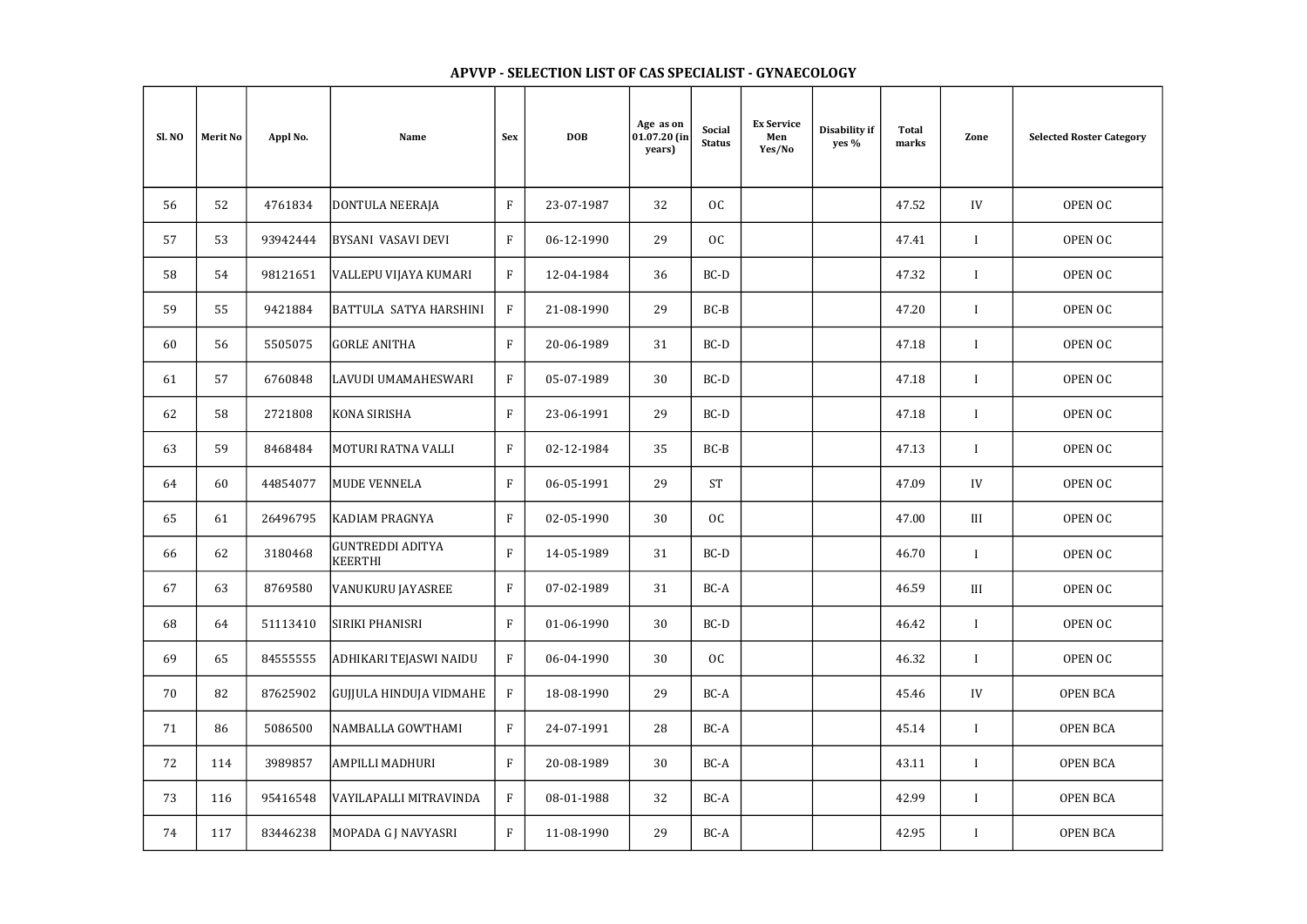| $\ddot{\phantom{0}}$ | <b>Selected Roster Category</b> |
|----------------------|---------------------------------|
|                      | <b>OPEN BCA</b>                 |
|                      | <b>OPEN BCB</b>                 |
|                      | <b>OPEN BCB</b>                 |
|                      | <b>OPEN BCB</b>                 |
|                      | <b>OPEN BCB</b>                 |
|                      | <b>OPEN BCB</b>                 |
|                      | <b>OPEN BCB</b>                 |
|                      | <b>OPEN BCC</b>                 |
|                      | <b>OPEN BCD</b>                 |
|                      | <b>OPEN BCD</b>                 |
|                      | <b>OPEN BCD</b>                 |
|                      | <b>OPEN BCD</b>                 |
|                      | <b>OPEN BCD</b>                 |
|                      | <b>OPEN BCD</b>                 |
|                      | <b>OPEN BCD</b>                 |
|                      | <b>OPEN BCD</b>                 |
|                      | <b>OPEN BCE</b>                 |
|                      | <b>OPEN SC</b>                  |
|                      | <b>OPEN SC</b>                  |
|                      |                                 |

## Merit No | Appl No. | Name | Sex | DOB Age as on 01.07.20 (in years) Social Status Ex Service Men Yes/No Disability if yes % Sl. NO Selected Roster Category Total Total Zone 75 131 1828716 KUTAKULA NIVEDITHA F 02-06-1990 30 BC-A 41.61 IV OPEN BCA 76 | 69 | 77351929 |MOGADALI\_KRUSHI | | | | | 05-03-1988 | | 32 | | BC-B | | | | | | | | | | | | | | | | | | OPEN BCB 77 | 72 | 83943431 |THOLAPI KALYANI | F | 11-07-1989 | 30 | BC-B | | | | 45.84 | I | OPEN BCB 78 | 95 | 5926309 |TUTIKA PAPA PADMINI | F | 31-03-1986 | 34 | BC-B | | | | 44.44 | I | OPEN BCB 79 | 108 | 5406495 |MAREEDU BHAVANI | F | 30-08-1984 | 35 | BC-B | | | | | 43.49 | II | OPEN BCB 80 | 146 | 47714339 |VURITI LAKSHMI MRUDULA | F | 15-05-1989 | 31 | BC-B | | | 40.18 | III 81 | 156 | 6351359 |SANABOYINA JHANSI RANI | F | 15-03-1990 | 30 | BC-B | | | | 38.84 | I 82 73 5519335 GALIPOTHU G R SONI GRACE GALIPUTHU G R SUNI GRACE | F | 16-06-1984 | 36 | BC-C | | | | | | | | | | | | | | | | OPEN BCC | | | | | | | |<br>VERONICA 83 | 71 | 47243781 |SANE CHANDRAKALA | F | 03-05-1989 | 31 | BC-D | | | 45.85 | IV | OPEN BCD 84 | 75 | 28505534 |DOKKU<code>KOTESWARI</code> | F | 07-06-1975 | 45 | BC-D | | | 45.70 | III | OPEN BCD 85 | 76 | 96627115 |BATTHALA HARITHA | F | 15-07-1984 | 35 | BC-D | | | | | 45.70 | III | OPEN BCD 86 | 78 | 7911503 |GOLIVE SANDHYA RANI | F | 08-08-1990 | 29 | BC-D | | | 45.68 | I | OPEN BCD 87 | 83 | 79971049 |SURAO PRIYANKA | F | 24-08-1987 | 32 | BC-D | | 45.39 | IV | OPEN BCD 88 84 98500751 DADI MOHANA LAKSHMI DADI MOHANA LAKSHMI | F | 20-02-1991 | 29 | BC-D | | | | | | | | | | | | | OPEN BCD<br>SMRUTHI 89 88 97011986 DASARA MADHAVI LATHA F 14-03-1986 34 BC-D 1 14.93 44.93 W 90 | 94 | 6431261 |DHARMANA\_HARINI | F | 08-09-1988 | 31 | BC-D | | | 44.46 | I | OPEN\_BCD 91 | 153 | 466333 |SHAIK NICKHATH NASREEN | F | 02-10-1990 | 29 | BC-E | | | | 39.31 | IV 92 | 74 | 15068190 |KANAKA SOPHIA RANI | F | 09-02-1990 | 30 | SC | | | | 45.73 | IV 93 85 20450720 KANAPARTHY<br>PRIYADARSHINI PRIYADARSHINI F 10-06-1993 27 SC 45.20 III OPEN SC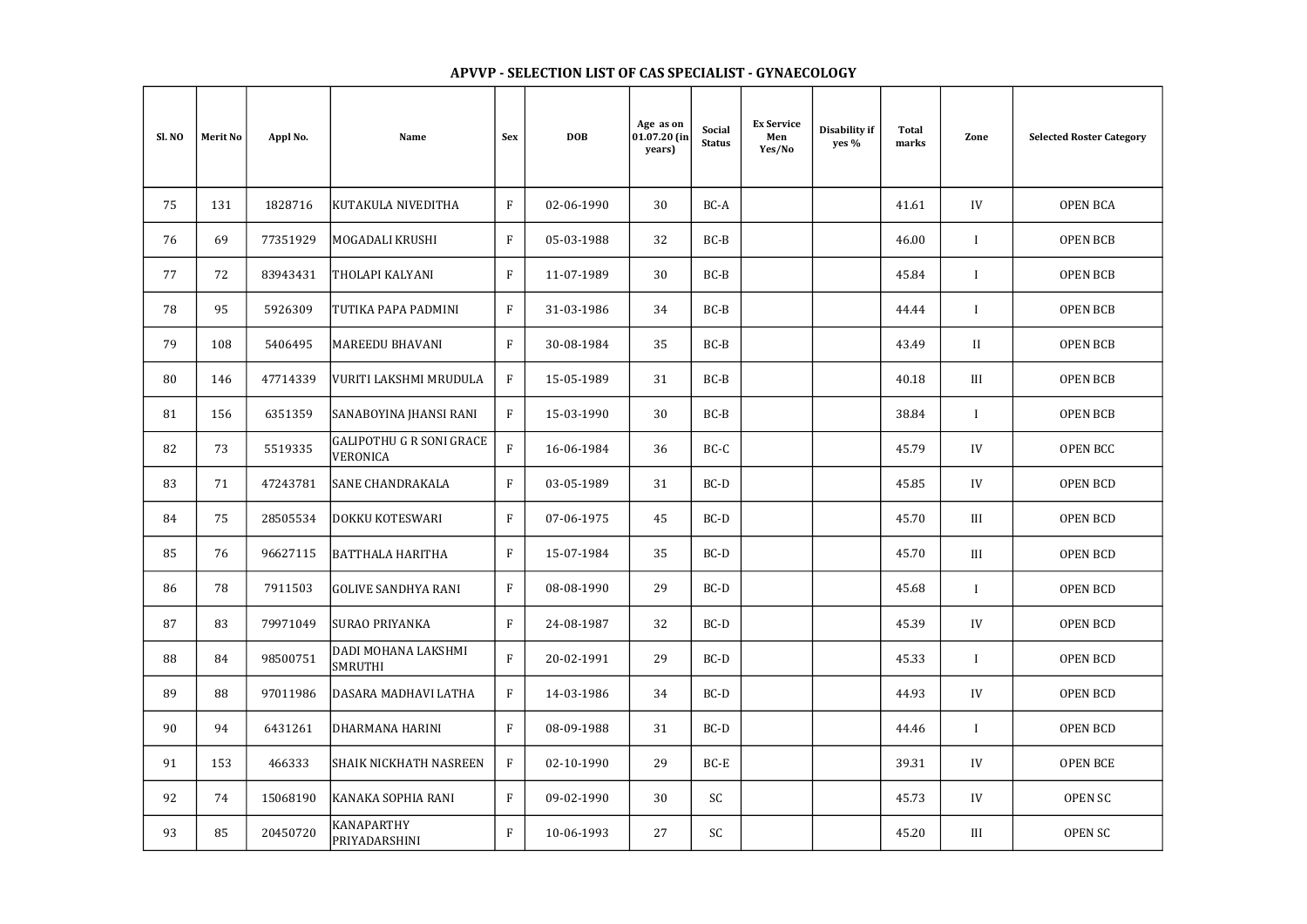| Sl. NO | <b>Merit No</b> | Appl No. | Name                                | <b>Sex</b>   | <b>DOB</b>              | Age as on<br>01.07.20 (in<br>years) | Social<br><b>Status</b> | <b>Ex Service</b><br>Men<br>Yes/No | Disability if<br>yes % | <b>Total</b><br>marks | Zone         | <b>Selected Roster Category</b> |
|--------|-----------------|----------|-------------------------------------|--------------|-------------------------|-------------------------------------|-------------------------|------------------------------------|------------------------|-----------------------|--------------|---------------------------------|
| 94     | 89              | 3471285  | GURRALA PRIYANKA                    | $\mathbf{F}$ | 16-04-1988              | 32                                  | SC                      |                                    |                        | 44.93                 | IV           | <b>OPEN SC</b>                  |
| 95     | 104             | 7690562  | <b>CHINTADA</b><br>KAVITAMALLESWARI | $\mathbf{F}$ | 14-08-1990              | 29                                  | SC                      |                                    |                        | 43.73                 | IV           | <b>OPEN SC</b>                  |
| 96     | 110             | 87407964 | <b>GANTA USHA RANI</b>              | $\mathbf{F}$ | 24-04-1990              | 30                                  | $\mathsf{SC}$           |                                    |                        | 43.43                 | $\mathbf{I}$ | <b>OPEN SC</b>                  |
| 97     | 118             | 1845745  | KAMATHAM VANDANA                    | $\mathbf{F}$ | 12-10-1987              | 32                                  | SC                      |                                    |                        | 42.94                 | III          | <b>OPEN SC</b>                  |
| 98     | 129             | 5477088  | <b>BUSI MANEESHA</b>                | $\mathbf{F}$ | 28-12-1990              | 29                                  | SC                      |                                    |                        | 41.74                 | $\mathbf{I}$ | <b>OPEN SC</b>                  |
| 99     | 130             | 42557622 | A DIVYA                             | $\mathbf{F}$ | 01-06-1990              | 30                                  | SC                      |                                    |                        | 41.65                 | IV           | <b>OPEN SC</b>                  |
| 100    | 133             | 48502416 | <b>KB SANDHYA</b>                   | $\mathbf{F}$ | 26-08-1990              | 29                                  | <b>SC</b>               |                                    |                        | 41.30                 | IV           | <b>OPEN SC</b>                  |
| 101    | 134             | 3898773  | PARIMI DIVYA KALA                   | $\mathbf{F}$ | 31-08-1987              | 32                                  | SC                      |                                    |                        | 41.27                 | II           | <b>OPEN SC</b>                  |
| 102    | 136             | 1076401  | <b>DAKE MRUDULA</b>                 | $\rm F$      | 24-07-1991              | 28                                  | SC                      |                                    |                        | 41.18                 | $\mathbf{I}$ | <b>OPEN SC</b>                  |
| 103    | 147             | 97302865 | SUDDAMALLA JHANSI                   | $\mathbf{F}$ | 10-06-1990              | 30                                  | SC                      |                                    |                        | 39.86                 | IV           | <b>OPEN SC</b>                  |
| 104    | 148             | 51776527 | KUTAGULLA SUGUNA                    | $\mathbf{F}$ | 15-03-1986              | 34                                  | SC                      |                                    |                        | 39.68                 | IV           | <b>OPEN SC</b>                  |
| 105    | 66              | 95899308 | RAMAVATH RAMANA BAI                 | F            | 12-05-1987              | 33                                  | <b>ST</b>               |                                    |                        | 46.14                 | III          | <b>OPEN ST</b>                  |
| 106    | 79              | 79662804 | BHUNEDRI BHAGYA<br>LAKSHMI          | $\rm F$      | 27-05-1984              | 36                                  | <b>ST</b>               |                                    |                        | 45.62                 | IV           | <b>OPEN ST</b>                  |
| 107    | 80              | 8781557  | DEVARAPALLI<br>VENKATARATNAM        | $\mathbf{F}$ | 05-08-1987              | 32                                  | <b>ST</b>               |                                    |                        | 45.54                 | $\mathbf{I}$ | <b>OPEN ST</b>                  |
| 108    | 87              | 30741544 | DESAVATHU PADMAVATHI<br><b>BAI</b>  | F            | 09-08-1990              | 29                                  | <b>ST</b>               |                                    |                        | 44.96                 | $\mathbf{I}$ | <b>OPEN ST</b>                  |
| 109    | 96              | 41143666 | CHIRUMAMILLA KOMALA                 | $\mathbf{F}$ | 10-06-1991              | 29                                  | <b>ST</b>               |                                    |                        | 44.42                 | III          | <b>OPEN ST</b>                  |
| 110    | 113             | 64567087 | MUDE GEETHAVANI BAI                 | $\mathbf{F}$ | 15-08-1987              | 32                                  | <b>ST</b>               |                                    |                        | 43.22                 | IV           | <b>OPEN ST</b>                  |
| 111    | 125             | 96779546 | <b>SEERAM LAKSHMI</b>               | $\mathbf{F}$ | 22-01-1988              | 32                                  | <b>ST</b>               |                                    |                        | 41.83                 |              | <b>OPEN ST</b>                  |
| 112    |                 |          |                                     |              | Candidate not available |                                     |                         |                                    |                        |                       |              | <b>OPEN BCAW</b>                |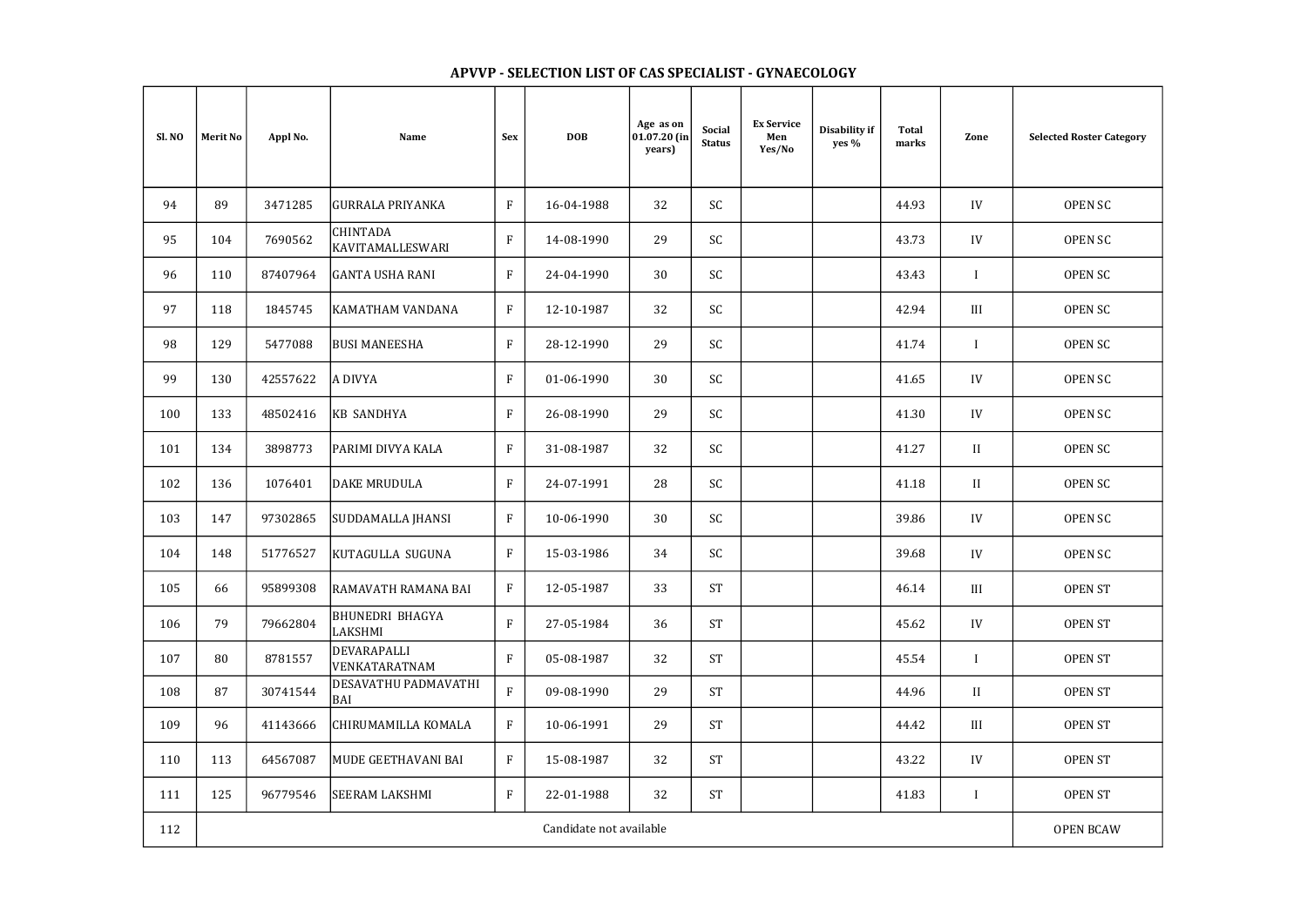| <b>Sl. NO</b> | <b>Merit No</b>         | Appl No.                | Name | <b>Sex</b> | <b>DOB</b>              | Age as on<br> 01.07.20 (in <br>years) | Social<br><b>Status</b> | <b>Ex Service</b><br>Men<br>Yes/No | Disability if<br>yes % | <b>Total</b><br>marks | Zone             | <b>Selected Roster Category</b> |
|---------------|-------------------------|-------------------------|------|------------|-------------------------|---------------------------------------|-------------------------|------------------------------------|------------------------|-----------------------|------------------|---------------------------------|
| 113           |                         |                         |      |            | Candidate not available |                                       |                         |                                    |                        |                       |                  | <b>OPEN BCAW</b>                |
| 114           | Candidate not available |                         |      |            |                         |                                       |                         |                                    |                        |                       | <b>OPEN BCAW</b> |                                 |
| 115           | Candidate not available |                         |      |            |                         |                                       |                         |                                    |                        |                       | OPEN BCB         |                                 |
| 116           | Candidate not available |                         |      |            |                         |                                       |                         |                                    |                        |                       | <b>OPEN BCBW</b> |                                 |
| 117           |                         | Candidate not available |      |            |                         |                                       |                         |                                    |                        |                       |                  | <b>OPEN BCBW</b>                |
| 118           | Candidate not available |                         |      |            |                         |                                       |                         |                                    |                        |                       | <b>OPEN BCBW</b> |                                 |
| 119           | Candidate not available |                         |      |            |                         |                                       |                         |                                    |                        |                       | <b>OPEN BCBW</b> |                                 |
| 120           | Candidate not available |                         |      |            |                         |                                       |                         |                                    |                        |                       | <b>OPEN BCBW</b> |                                 |
| 121           | Candidate not available |                         |      |            |                         |                                       |                         |                                    |                        |                       | <b>OPEN BCBW</b> |                                 |
| 122           |                         |                         |      |            | Candidate not available |                                       |                         |                                    |                        |                       |                  | OPENBCCW                        |
| 123           |                         |                         |      |            | Candidate not available |                                       |                         |                                    |                        |                       |                  | <b>OPEN BCE</b>                 |
| 124           |                         |                         |      |            | Candidate not available |                                       |                         |                                    |                        |                       |                  | <b>OPEN BCE</b>                 |
| 125           |                         |                         |      |            | Candidate not available |                                       |                         |                                    |                        |                       |                  | OPEN BCE                        |
| 126           |                         |                         |      |            | Candidate not available |                                       |                         |                                    |                        |                       |                  | <b>OPEN BCEW</b>                |
| 127           |                         |                         |      |            | Candidate not available |                                       |                         |                                    |                        |                       |                  | <b>OPEN BCEW</b>                |
| 128           |                         |                         |      |            | Candidate not available |                                       |                         |                                    |                        |                       |                  | <b>OPEN SCW</b>                 |
| 129           |                         |                         |      |            | Candidate not available |                                       |                         |                                    |                        |                       |                  | <b>OPEN SCW</b>                 |
| 130           |                         |                         |      |            | Candidate not available |                                       |                         |                                    |                        |                       |                  | <b>OPEN SCW</b>                 |
| 131           |                         |                         |      |            | Candidate not available |                                       |                         |                                    |                        |                       |                  | <b>OPEN SCW</b>                 |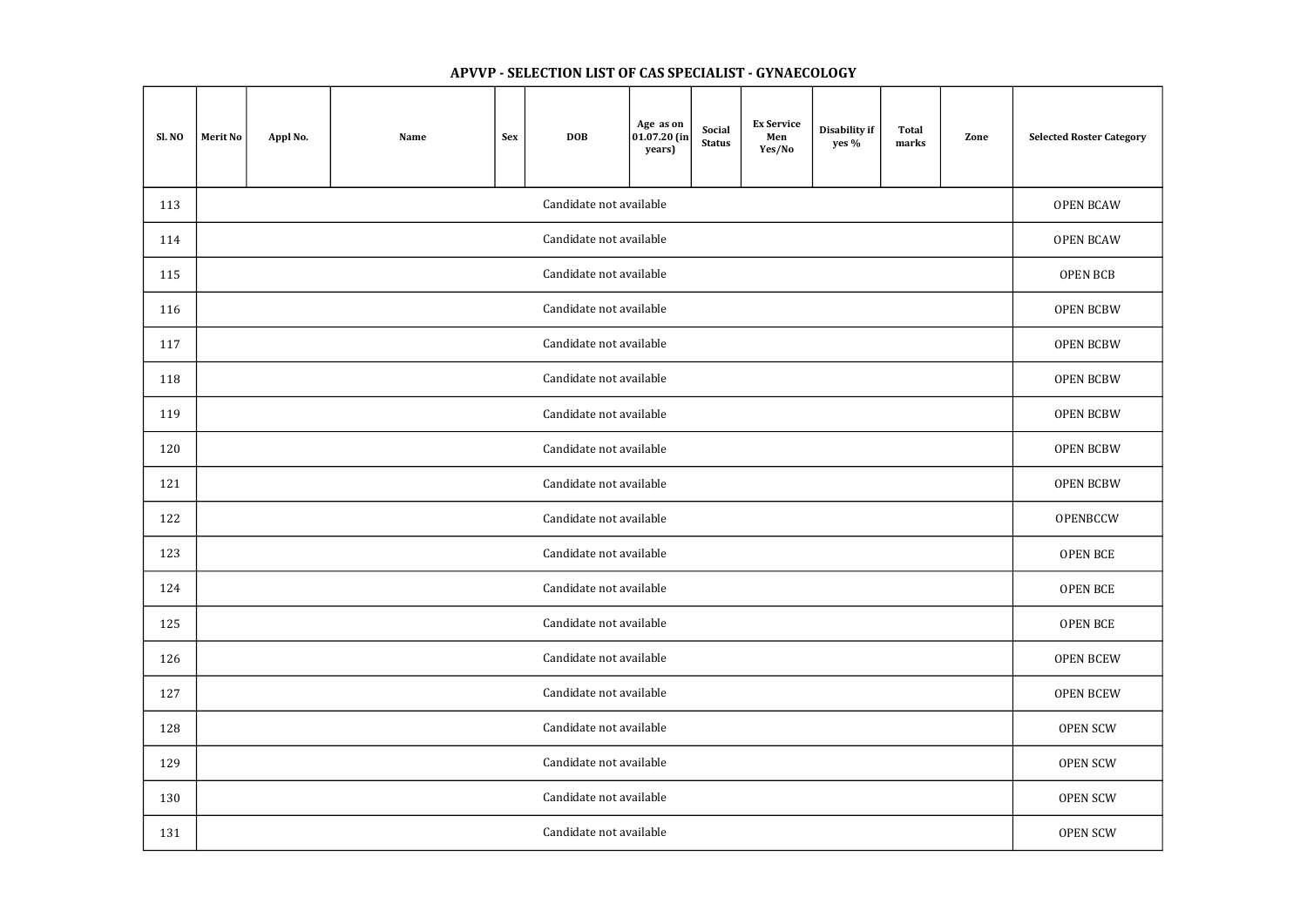| Sl. NO | <b>Merit No</b>                  | Appl No. | Name                                 | <b>Sex</b>   | <b>DOB</b>              | Age as on<br>01.07.20 (in<br>years) | Social<br><b>Status</b> | <b>Ex Service</b><br>Men<br>Yes/No | Disability if<br>yes % | <b>Total</b><br>marks | Zone         | <b>Selected Roster Category</b> |  |
|--------|----------------------------------|----------|--------------------------------------|--------------|-------------------------|-------------------------------------|-------------------------|------------------------------------|------------------------|-----------------------|--------------|---------------------------------|--|
| 132    |                                  |          |                                      |              | Candidate not available |                                     |                         |                                    |                        |                       |              | <b>OPEN SCW</b>                 |  |
| 133    | Candidate not available          |          |                                      |              |                         |                                     |                         |                                    |                        |                       |              |                                 |  |
| 134    | Candidate not available          |          |                                      |              |                         |                                     |                         |                                    |                        |                       |              |                                 |  |
| 135    | Candidate not available          |          |                                      |              |                         |                                     |                         |                                    |                        |                       |              |                                 |  |
| 136    | Candidate not available          |          |                                      |              |                         |                                     |                         |                                    |                        |                       |              |                                 |  |
| 137    | Candidate not available          |          |                                      |              |                         |                                     |                         |                                    |                        |                       |              |                                 |  |
| 138    | Candidate not available          |          |                                      |              |                         |                                     |                         |                                    |                        |                       |              | <b>OPEN PH</b>                  |  |
| 139    | Candidate not available          |          |                                      |              |                         |                                     |                         |                                    |                        |                       |              | <b>OPEN PH</b>                  |  |
|        | <b>LOCAL CATEGORY POSTS(60%)</b> |          |                                      |              |                         |                                     |                         |                                    |                        |                       |              |                                 |  |
| 140    | 67                               | 1244365  | <b>BATHULA GEETHIKA</b>              | $\rm F$      | 01-01-1990              | 30                                  | OC                      |                                    |                        | 46.13                 |              | LOCAL OC                        |  |
| 141    | 68                               | 9972117  | BIJJAM LAKSHMI CHAITANYA             | $\mathbf{F}$ | 17-04-1988              | 32                                  | OC                      |                                    |                        | 46.07                 | IV           | LOCAL OC                        |  |
| 142    | 70                               | 3715322  | KUDUMALA SUSHMA                      | $\rm F$      | 15-05-1990              | 30                                  | OC                      |                                    |                        | 45.94                 | ${\rm IV}$   | LOCAL OC                        |  |
| 143    | 77                               | 81796617 | CHOKKAM PARVATHI                     | $\mathbf F$  | 01-06-1988              | 32                                  | OC                      |                                    |                        | 45.68                 | ${\rm IV}$   | LOCAL OC                        |  |
| 144    | 90                               | 5425736  | PEDDIREDDI MAHATI<br><b>SUDHAKAR</b> | $\rm F$      | 02-05-1991              | 29                                  | OC                      |                                    |                        | 44.82                 | $\rm II$     | LOCAL OC                        |  |
| 145    | 91                               | 92608282 | SURAPANENI JAYASRI                   | ${\bf F}$    | 08-08-1990              | 29                                  | OC                      |                                    |                        | 44.71                 | $\rm II$     | LOCAL OC                        |  |
| 146    | 92                               | 2174584  | KUMKALA KAVYA REDDY                  | $\mathbf{F}$ | 30-01-1988              | 32                                  | OC                      |                                    |                        | 44.68                 | $\rm III$    | LOCAL OC                        |  |
| 147    | 93                               | 8868999  | KARRI NAGA MALLIKA                   | $\mathbf{F}$ | 16-06-1992              | 28                                  | OC                      |                                    |                        | 44.50                 | $\mathbf{I}$ | LOCAL OC                        |  |
| 148    | 97                               | 284394   | <b>BARLA KOMAL SAHITHI</b>           | $\rm F$      | 29-12-1986              | 33                                  | $BC-D$                  |                                    |                        | 44.34                 | $\mathbf{I}$ | LOCAL OC                        |  |
| 149    | 98                               | 911561   | <b>ULLOM SRUJANA</b>                 | $\rm F$      | 09-01-1985              | 35                                  | $BC-D$                  |                                    |                        | 44.29                 | IV           | LOCAL OC                        |  |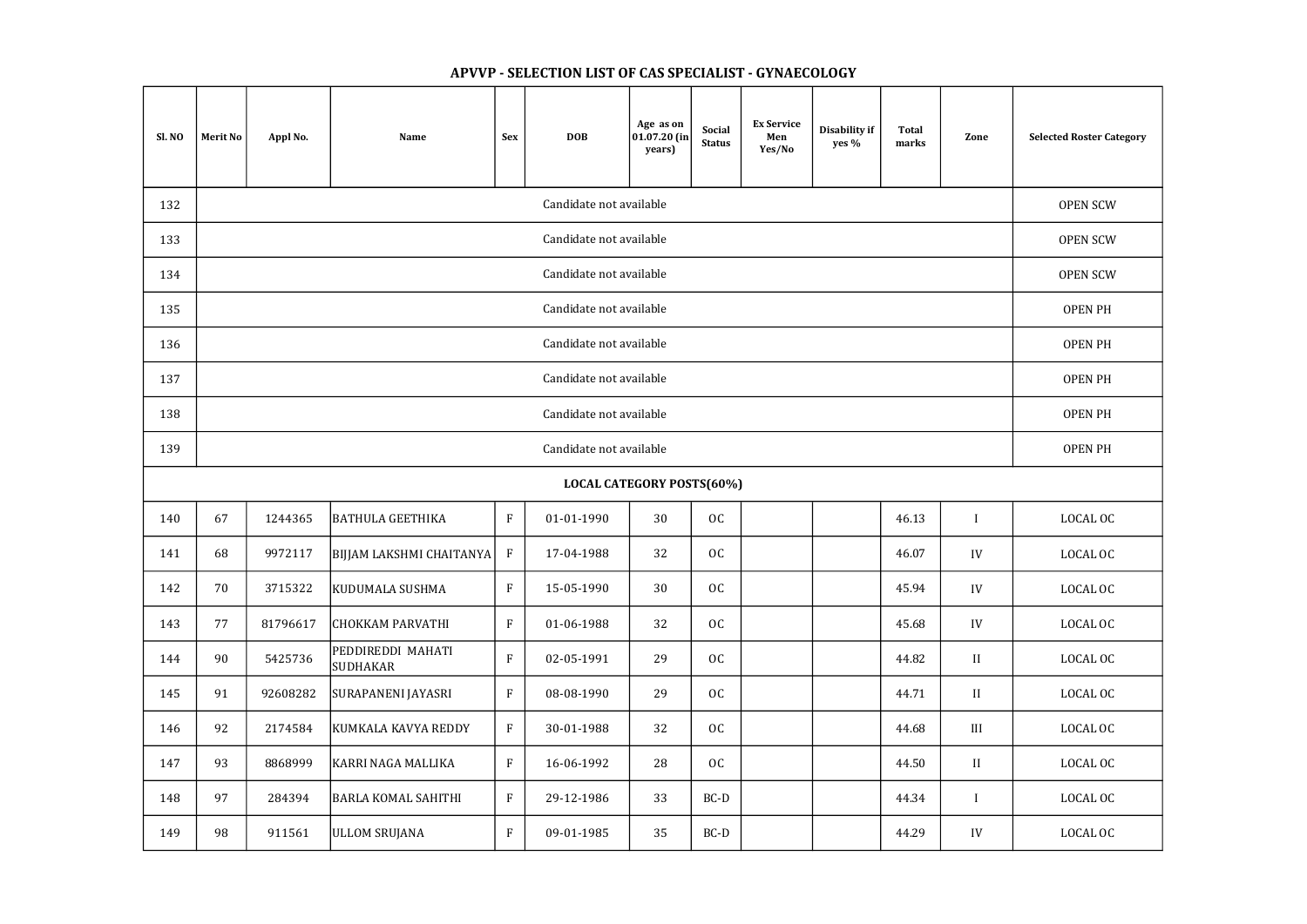| <b>Selected Roster Category</b> |
|---------------------------------|
| LOCAL OC                        |
| <b>LOCAL OC</b>                 |
| LOCAL OC                        |
| <b>LOCAL OC</b>                 |
| LOCAL OC                        |
| LOCAL OC                        |
| LOCAL OC                        |
| LOCAL OC                        |
| LOCAL OC                        |
| <b>LOCAL OC</b>                 |
| LOCAL OC                        |
| LOCAL OC                        |
| LOCAL OC                        |
| LOCAL OC                        |
| LOCAL OC                        |
| LOCAL OC                        |
| <b>LOCAL OC</b>                 |
| LOCAL OC                        |
| <b>LOCAL OC</b>                 |
|                                 |

## Merit No | Appl No. | Name | Sex | DOB Age as on 01.07.20 (in years) Social Status Ex Service Men Yes/No Disability if yes % Sl. NO Selected Roster Category Total Total Zone 150 99 4025065 KOLAKALAPUDI<br>SINDHUBALA SINDHUBALA F 04-07-1986 33 OC 44.22 III LOCAL OC 151 | 100 | 5987577 |KANDHICHETTY SARADA | F | 24-05-1991 | 29 | OC | | | | 44.13 | IV 152 | 101 | 84745232 |YANAMALA<code>ANUSHA</code> | F | 14-01-1990 | 30 | OC | | | 43.96 | IV | LOCAL OC 153 | 102 | 84894842 |PALA KEERTHI | F | 14-06-1991 | 29 | OC | | | 43.89 | IV | LOCAL OC 154 | 103 | 94851186 |KVIJAYABHARATHI REDDY | F | 01-06-1990 | 30 | OC | | | | 43.84 | IV 155 | 105 | 36941086 |GANGUMALLA SIREESHA | F | 27-09-1982 | 37 | OC | | | | | | | | 43.66 | | | 156 106 57045075 KOMATIGUNTA SK NS BEGUM F 27-07-1988 31 OC 43.65 III LOCAL OC 157 107 41808628 MARADANA CHANDINI F 20-08-1991 28 BC-D 43.61 I LOCAL OC  $\left[ \begin{array}{c} 158 \\ 109 \end{array} \right]$  53410489 SARABU VENKATA LAKSHMI SARABU VENKATA LAKSHMI | F | 24-05-1986 | 34 | OC | | | | 43.43 | III | LOCAL OC | 159 | 111 | 44521522 |KODIDELA SREE LALITHA | F | 10-07-1989 | 30 | OC | | | | 43.38 | IV 160 | 112 | 9172168 |MANDIPUDI SRAVANTHI | F | 15-04-1989 | 31 | OC | | | | 43.32 | II | LOCAL OC 161 | 115 | 1895262 |BOMMISETTY\_KALYANI | F | 28-06-1982 | 38 | OC | | | | 43.09 | III | LOCAL\_OC 162 119 5034439 VELAGA TANUJA PRIYADARSINI F 28-12-1988 31 BC-D 42.62 I LOCAL OC 163 120 92793415 KARANAM SYAMALA F 26-06-1991 29 BC-D 42.44 I LOCAL OC 164 | 122 | 53610441 | MERAM JYOTHSNA PRIYANKA F 09-04-1991 29 OC 42.21 III LOCAL OC 165 123 51568453 BYRAPURAM<br>CHAITANYAREDDY BYRAPURAM<br>CHAITANYAREDDY F 03-06-1984 36 OC 1 1 42.09 III LOCAL OC 166 | 124 | 27485103 |KUNDANAGURTHI ARCHANA | F | 23-02-1987 | 33 | OC | | | | 42.06 | IV 167 126 9632848 SADARAM RAMYA F 19-01-1990 30 BC-D 41.83 I LOCAL OC 168 127 84847603 JARUGULLA SWAPNA F 27-12-1989 30 BC-D 41.82 I LOCAL OC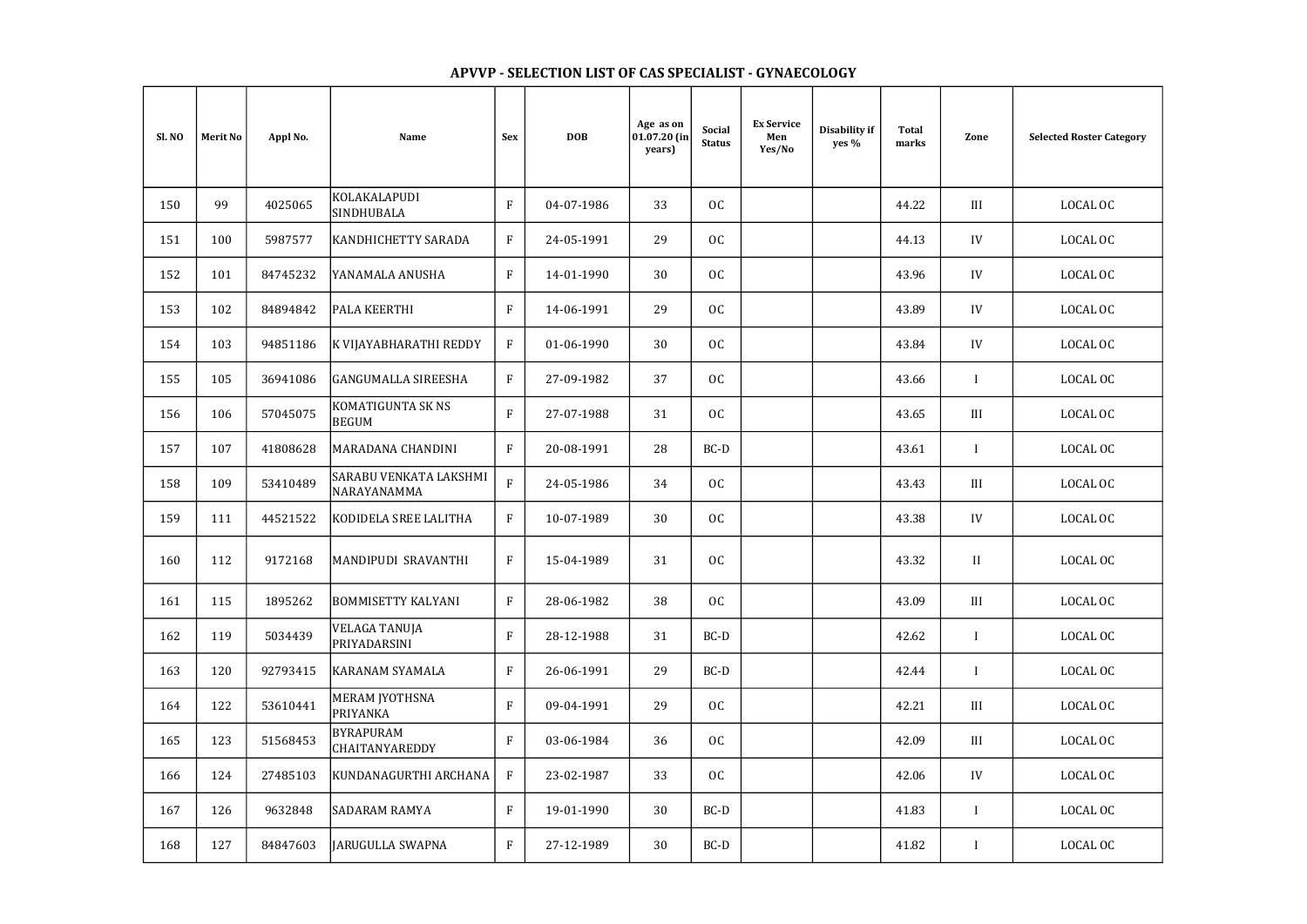## Merit No | Appl No. | Name | Sex | DOB Age as on 01.07.20 (in years) Social Status Ex Service Men Yes/No Disability if yes % Sl. NO Selected Roster Category Total Total Zone 169 | 128 | 8650232 |KATIKITALA\_SUBHASHINI | F | 30-11-1988 | 31 | OC | | | | 41.74 | II 170 | 132 | 890291 |KODIDINI SRUTHI | F | 27-03-1987 | 33 | OC | | | | 41.45 | IV | LOCAL OC 171 | 135 | 85171918 |JNANDITHA | F | 06-03-1989 | 31 | OC | | | 41.21 | IV | LOCAL OC 172 | 137 | 4131497 |BANDI SWETHA | F | 09-04-1987 | 33 | OC | | | | | | 41.16 | IV | LOCAL OC 173 | 139 | 7324199 |YEDUGURI IAHNAVI REDDY | F | 12-10-1994 | 25 | OC | | | | 40.73 | IV 174 | 141 | 8921360 |KATAKAM SUVARCHALA | F | 10-11-1981 | 38 | OC | | | | 40.50 | IV 175 | 142 | 9411502 |PENNABADI SARADA | F | 20-07-1984 | 35 | OC | | | 40.50 | IV | LOCAL OC 176 | 143 | 7852434 |MEDA NICHALA | F | 14-08-1986 | 33 | OC | | | 40.50 | IV | LOCAL OC 177 | 144 | 73821746 |MANNE VIJAYA SREE | F | 12-10-1988 | 31 | OC | | | | | | | | | | | | | | LOCAL OC 178 | 145 | 126549 |GORLA HARSHITHA REDDY | F | 12-08-1990 | 29 | OC | | | | 40.39 | IV 179 | 149 | 9352674 |SANGIREDDYGARI SARITHA | F | 07-05-1988 | 32 | OC | | | | 39.50 | IV 180 | 150 | 812192 |NAVURU KAVITHA | F | 19-04-1988 | 32 | OC | | | | 39.48 | III | LOCAL OC 181 | 151 | 59733301 |SOMANNAGARI SRIVANI | F | 20-07-1986 | 33 | OC | | | | 39.44 | IV 182 | 152 | 53782248 |MANCHALA\_LAVANYA | F | 10-08-1990 | 29 | OC | | | | 39.35 | IV | LOCAL OC 183 | 154 | 55554349 |S<code>MUBINA |</code> F | 20-05-1989 | 31 | OC | | | | | | 39.14 | IV | LOCAL OC 184 | 155 | 8365666 |AMANCHI ALEKHYA | F | 30-05-1991 | 29 | OC | | | | 39.06 | I | LOCAL OC 185 | 157 | 57825577 |KALLURI AKHILA | F | 23-06-1993 | 27 | OC | | | | 38.48 | IV | LOCAL OC 186 | 158 | 79469826 |VARANASI SHILPA | F | 22-07-1989 | 30 | OC | | | | 38.04 | IV | LOCAL OC 187 | 159 | 8342117 |VANNI POORNIMA | F | 02-06-1990 | 30 | OC | | | | 37.88 | I | LOCAL OC

| <b>Selected Roster Category</b> |
|---------------------------------|
| <b>LOCAL OC</b>                 |
| LOCAL OC                        |
| LOCAL OC                        |
| LOCAL OC                        |
| LOCAL OC                        |
| <b>LOCAL OC</b>                 |
| LOCAL OC                        |
| LOCAL OC                        |
| LOCAL OC                        |
| LOCAL OC                        |
| <b>LOCAL OC</b>                 |
| LOCAL OC                        |
| LOCAL OC                        |
| <b>LOCAL OC</b>                 |
| LOCAL OC                        |
| LOCAL OC                        |
| LOCAL OC                        |
| <b>LOCAL OC</b>                 |
| LOCAL OC                        |
|                                 |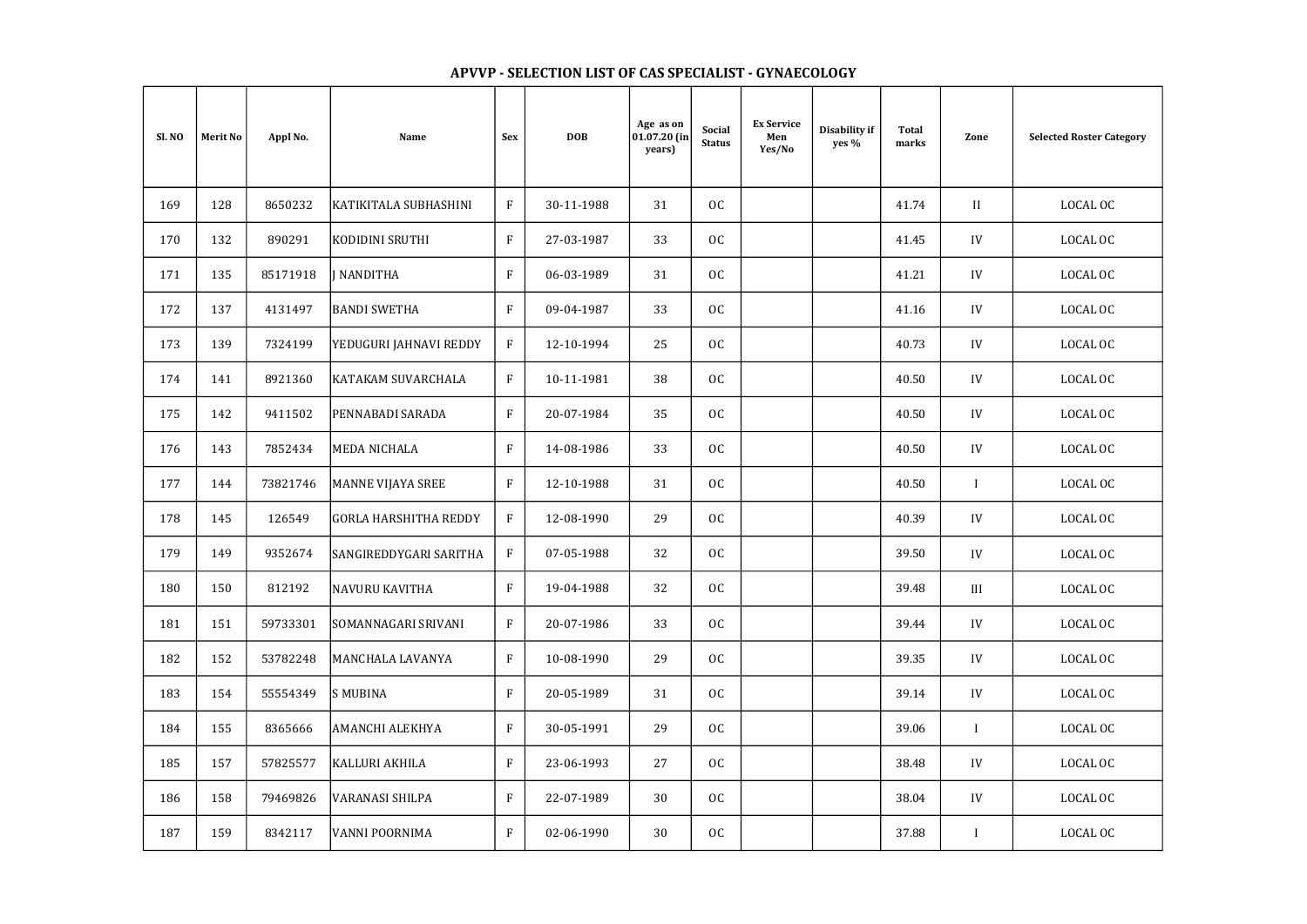| Sl. NO | <b>Merit No</b>         | Appl No. | Name                     | <b>Sex</b>                | <b>DOB</b>              | Age as on<br>$ 01.07.20 $ (in<br>years) | Social<br><b>Status</b> | <b>Ex Service</b><br>Men<br>Yes/No | Disability if<br>yes % | <b>Total</b><br>marks | Zone | <b>Selected Roster Category</b> |
|--------|-------------------------|----------|--------------------------|---------------------------|-------------------------|-----------------------------------------|-------------------------|------------------------------------|------------------------|-----------------------|------|---------------------------------|
| 188    | 160                     | 36493357 | PULLAGURA YASASVI        | $\boldsymbol{\mathrm{F}}$ | 18-07-1988              | 31                                      | BC-D                    |                                    |                        | 37.61                 | IV   | LOCAL OC                        |
| 189    | 161                     | 51343999 | <b>SEGU LOKESH KUMAR</b> | ${\bf F}$                 | 16-07-1990              | 29                                      | OC                      |                                    |                        | 34.28                 | IV   | LOCAL OC                        |
| 190    |                         |          |                          | LOCAL OC                  |                         |                                         |                         |                                    |                        |                       |      |                                 |
| 191    | Candidate not available |          |                          |                           |                         |                                         |                         |                                    |                        |                       |      | LOCAL OC                        |
| 192    |                         |          |                          | LOCAL OC                  |                         |                                         |                         |                                    |                        |                       |      |                                 |
| 193    |                         |          |                          | LOCAL OC                  |                         |                                         |                         |                                    |                        |                       |      |                                 |
| 194    | Candidate not available |          |                          |                           |                         |                                         |                         |                                    |                        |                       |      | LOCAL OC                        |
| 195    | Candidate not available |          |                          |                           |                         |                                         |                         |                                    |                        |                       |      | LOCAL OC                        |
| 196    | Candidate not available |          |                          |                           |                         |                                         |                         |                                    |                        |                       |      | LOCAL OC                        |
| 197    |                         |          |                          |                           | Candidate not available |                                         |                         |                                    |                        |                       |      | LOCAL OC                        |
| 198    |                         |          |                          |                           | Candidate not available |                                         |                         |                                    |                        |                       |      | LOCAL OC                        |
| 199    |                         |          |                          |                           | Candidate not available |                                         |                         |                                    |                        |                       |      | LOCAL OC                        |
| 200    |                         |          |                          |                           | Candidate not available |                                         |                         |                                    |                        |                       |      | LOCAL OC                        |
| 201    |                         |          |                          |                           | Candidate not available |                                         |                         |                                    |                        |                       |      | LOCAL OC                        |
| 202    |                         |          |                          |                           | Candidate not available |                                         |                         |                                    |                        |                       |      | LOCAL OC                        |
| 203    |                         |          |                          |                           | Candidate not available |                                         |                         |                                    |                        |                       |      | LOCAL OC                        |
| 204    |                         |          |                          |                           | Candidate not available |                                         |                         |                                    |                        |                       |      | LOCAL OC                        |
| 205    |                         |          |                          |                           | Candidate not available |                                         |                         |                                    |                        |                       |      | LOCAL OC                        |
| 206    |                         |          |                          |                           | Candidate not available |                                         |                         |                                    |                        |                       |      | LOCAL OC                        |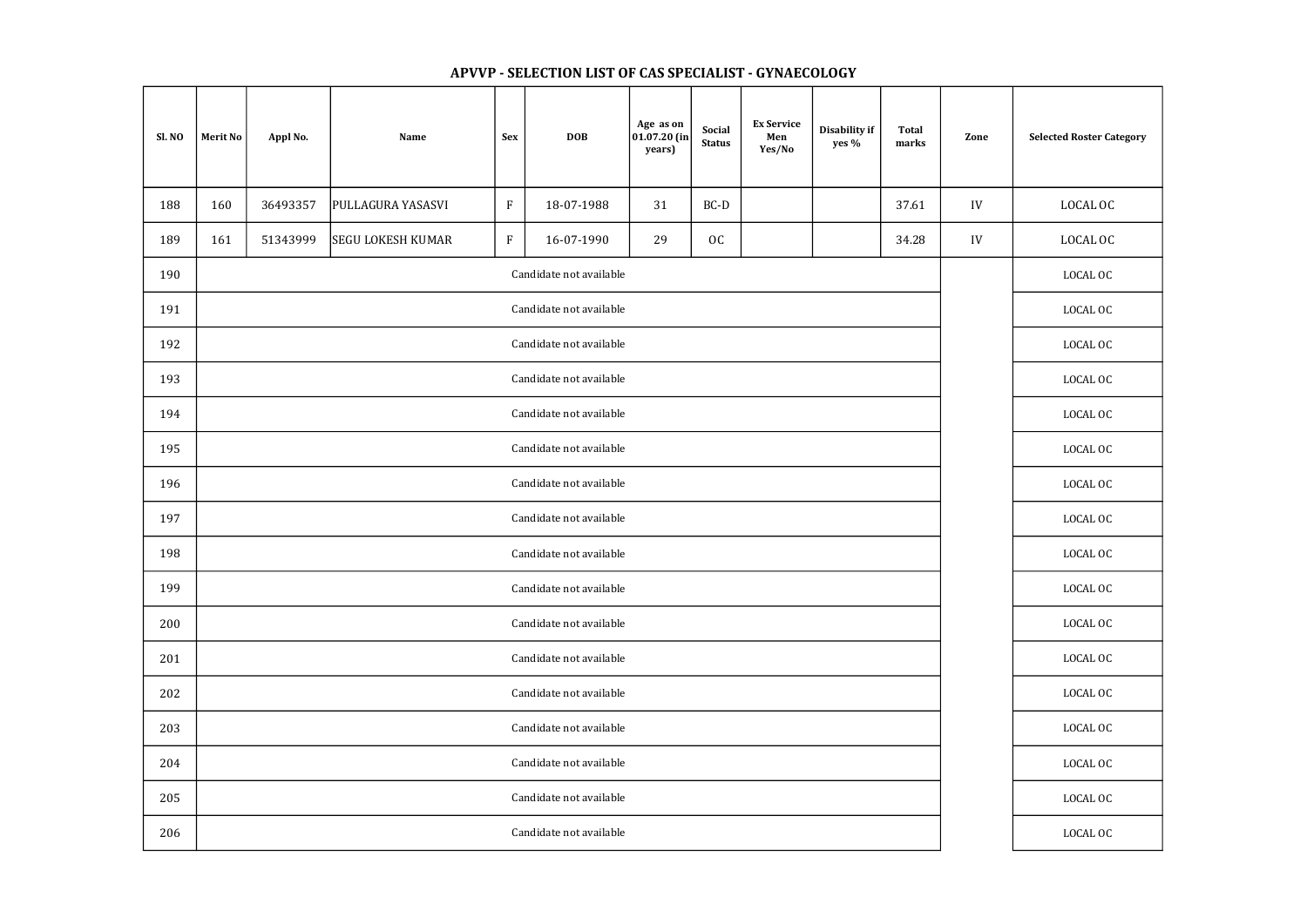| Sl. NO | <b>Merit No</b>         | Appl No. | Name     | <b>Sex</b> | <b>DOB</b>              | Age as on<br>$ 01.07.20 $ (in<br>years) | Social<br><b>Status</b> | <b>Ex Service</b><br>Men<br>Yes/No | Disability if<br>yes % | <b>Total</b><br>marks | Zone | <b>Selected Roster Category</b> |
|--------|-------------------------|----------|----------|------------|-------------------------|-----------------------------------------|-------------------------|------------------------------------|------------------------|-----------------------|------|---------------------------------|
| 207    |                         |          | LOCAL OC |            |                         |                                         |                         |                                    |                        |                       |      |                                 |
| 208    |                         |          |          |            | Candidate not available |                                         |                         |                                    |                        |                       |      | LOCAL OC                        |
| 209    | Candidate not available |          |          |            |                         |                                         |                         |                                    |                        |                       |      | LOCAL OC                        |
| 210    | Candidate not available |          |          |            |                         |                                         |                         |                                    |                        |                       |      | LOCAL OC                        |
| 211    |                         |          |          |            | Candidate not available |                                         |                         |                                    |                        |                       |      | LOCAL OC                        |
| 212    |                         |          |          |            | Candidate not available |                                         |                         |                                    |                        |                       |      | LOCAL OC                        |
| 213    |                         |          |          |            | Candidate not available |                                         |                         |                                    |                        |                       |      | LOCAL OC                        |
| 214    |                         |          |          |            | Candidate not available |                                         |                         |                                    |                        |                       |      | LOCAL OC                        |
| 215    |                         |          |          |            | Candidate not available |                                         |                         |                                    |                        |                       |      | LOCAL OC                        |
| 216    |                         |          |          |            | Candidate not available |                                         |                         |                                    |                        |                       |      | LOCAL OC                        |
| 217    |                         |          |          |            | Candidate not available |                                         |                         |                                    |                        |                       |      | LOCAL OC                        |
| 218    |                         |          |          |            | Candidate not available |                                         |                         |                                    |                        |                       |      | LOCAL OC                        |
| 219    |                         |          |          |            | Candidate not available |                                         |                         |                                    |                        |                       |      | LOCAL OC                        |
| 220    |                         |          |          |            | Candidate not available |                                         |                         |                                    |                        |                       |      | LOCAL OC                        |
| 221    |                         |          |          |            | Candidate not available |                                         |                         |                                    |                        |                       |      | LOCAL OC                        |
| 222    |                         |          |          |            | Candidate not available |                                         |                         |                                    |                        |                       |      | LOCAL OC                        |
| 223    |                         |          |          |            | Candidate not available |                                         |                         |                                    |                        |                       |      | LOCAL OC                        |
| 224    |                         |          |          |            | Candidate not available |                                         |                         |                                    |                        |                       |      | LOCAL OC                        |
| 225    |                         |          |          |            | Candidate not available |                                         |                         |                                    |                        |                       |      | LOCAL OC                        |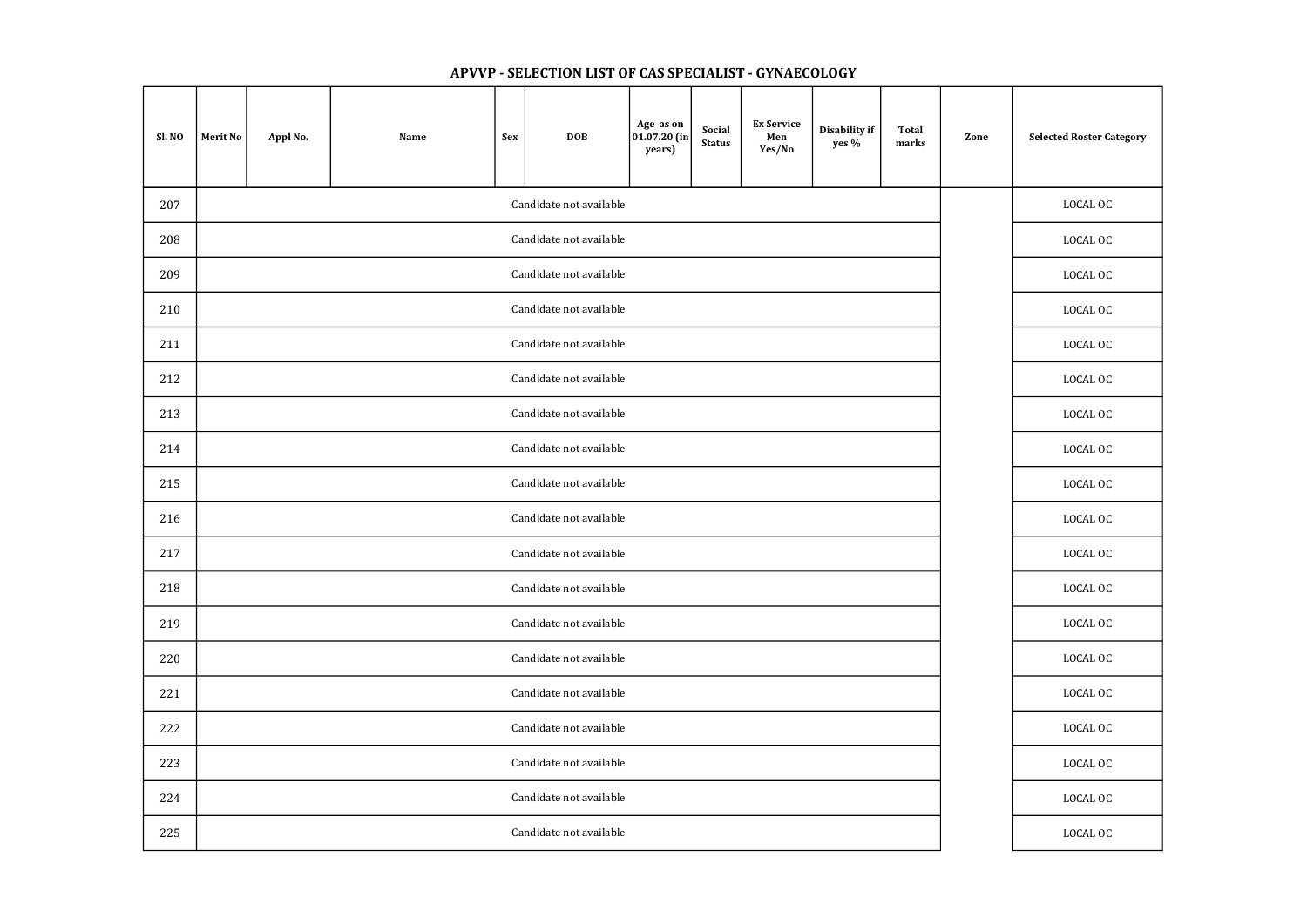| Sl. NO | <b>Merit No</b>         | Appl No. | Name | <b>Sex</b> | <b>DOB</b>              | Age as on<br>$ 01.07.20 $ (in<br>years) | Social<br><b>Status</b> | <b>Ex Service</b><br>Men<br>Yes/No | Disability if<br>yes % | <b>Total</b><br>marks | Zone             | <b>Selected Roster Category</b> |
|--------|-------------------------|----------|------|------------|-------------------------|-----------------------------------------|-------------------------|------------------------------------|------------------------|-----------------------|------------------|---------------------------------|
| 226    | Candidate not available |          |      |            |                         |                                         |                         |                                    |                        |                       |                  | LOCAL OC                        |
| 227    |                         |          |      |            | Candidate not available |                                         |                         |                                    |                        |                       |                  | LOCAL OC                        |
| 228    |                         |          |      | LOCAL OC   |                         |                                         |                         |                                    |                        |                       |                  |                                 |
| 229    |                         |          |      |            | Candidate not available |                                         |                         |                                    |                        |                       |                  | LOCAL OC                        |
| 230    |                         |          |      |            | Candidate not available |                                         |                         |                                    |                        |                       |                  | <b>LOCAL BCA</b>                |
| 231    |                         |          |      |            | Candidate not available |                                         |                         |                                    |                        |                       |                  | LOCAL BCA                       |
| 232    | Candidate not available |          |      |            |                         |                                         |                         |                                    |                        |                       |                  | <b>LOCAL BCA</b>                |
| 233    | Candidate not available |          |      |            |                         |                                         |                         |                                    |                        |                       | <b>LOCAL BCA</b> |                                 |
| 234    | Candidate not available |          |      |            |                         |                                         |                         |                                    |                        |                       | LOCAL BCA        |                                 |
| 235    |                         |          |      |            | Candidate not available |                                         |                         |                                    |                        |                       |                  | <b>LOCAL BCA</b>                |
| 236    |                         |          |      |            | Candidate not available |                                         |                         |                                    |                        |                       |                  | <b>LOCAL BCA</b>                |
| 237    |                         |          |      |            | Candidate not available |                                         |                         |                                    |                        |                       |                  | <b>LOCAL BCA</b>                |
| 238    |                         |          |      |            | Candidate not available |                                         |                         |                                    |                        |                       |                  | LOCAL BCA                       |
| 239    |                         |          |      |            | Candidate not available |                                         |                         |                                    |                        |                       |                  | <b>LOCAL BCAW</b>               |
| 240    |                         |          |      |            | Candidate not available |                                         |                         |                                    |                        |                       |                  | <b>LOCAL BCAW</b>               |
| 241    |                         |          |      |            | Candidate not available |                                         |                         |                                    |                        |                       |                  | <b>LOCAL BCAW</b>               |
| 242    |                         |          |      |            | Candidate not available |                                         |                         |                                    |                        |                       |                  | <b>LOCAL BCAW</b>               |
| 243    |                         |          |      |            | Candidate not available |                                         |                         |                                    |                        |                       |                  | LOCAL BCB                       |
| 244    |                         |          |      |            | Candidate not available |                                         |                         |                                    |                        |                       |                  | LOCAL BCB                       |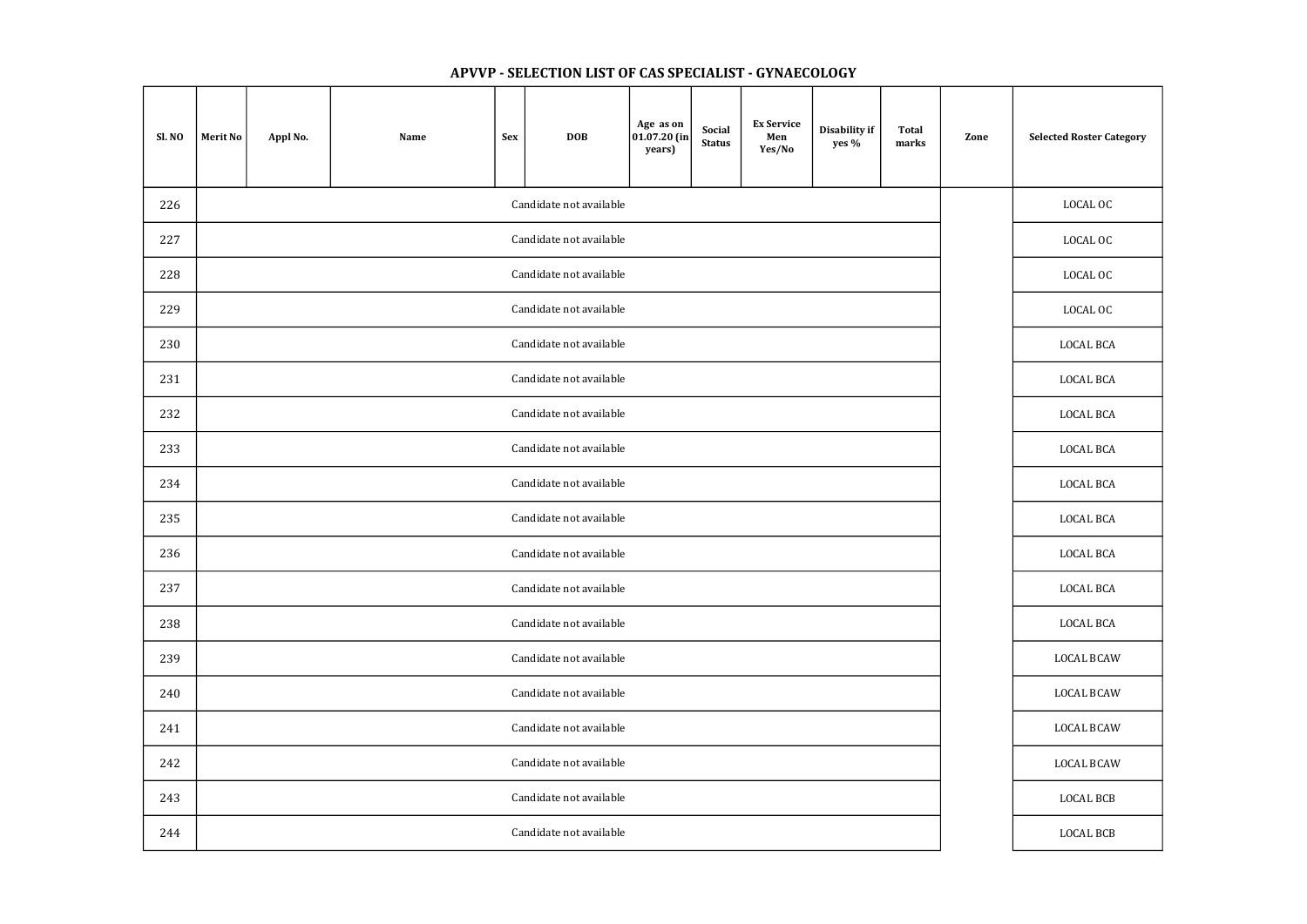| Sl. NO | <b>Merit No</b>         | Appl No. | Name | <b>Sex</b>       | <b>DOB</b>              | Age as on<br>$ 01.07.20 $ (in<br>years) | Social<br><b>Status</b> | <b>Ex Service</b><br>Men<br>Yes/No | Disability if<br>yes % | <b>Total</b><br>marks | Zone                      | <b>Selected Roster Category</b> |
|--------|-------------------------|----------|------|------------------|-------------------------|-----------------------------------------|-------------------------|------------------------------------|------------------------|-----------------------|---------------------------|---------------------------------|
| 245    | Candidate not available |          |      |                  |                         |                                         |                         |                                    |                        |                       |                           | <b>LOCAL BCB</b>                |
| 246    |                         |          |      |                  | Candidate not available |                                         |                         |                                    |                        |                       |                           | <b>LOCAL BCB</b>                |
| 247    |                         |          |      | <b>LOCAL BCB</b> |                         |                                         |                         |                                    |                        |                       |                           |                                 |
| 248    |                         |          |      | <b>LOCAL BCB</b> |                         |                                         |                         |                                    |                        |                       |                           |                                 |
| 249    |                         |          |      |                  | Candidate not available |                                         |                         |                                    |                        |                       |                           | <b>LOCAL BCB</b>                |
| 250    |                         |          |      |                  | Candidate not available |                                         |                         |                                    |                        |                       |                           | <b>LOCAL BCB</b>                |
| 251    | Candidate not available |          |      |                  |                         |                                         |                         |                                    |                        |                       |                           | <b>LOCAL BCB</b>                |
| 252    | Candidate not available |          |      |                  |                         |                                         |                         |                                    |                        |                       |                           | <b>LOCAL BCB</b>                |
| 253    |                         |          |      |                  | Candidate not available |                                         |                         |                                    |                        |                       |                           | <b>LOCAL BCB</b>                |
| 254    |                         |          |      |                  | Candidate not available |                                         |                         |                                    |                        |                       |                           | <b>LOCAL BCB</b>                |
| 255    |                         |          |      |                  | Candidate not available |                                         |                         |                                    |                        |                       |                           | <b>LOCAL BCBW</b>               |
| 256    |                         |          |      |                  | Candidate not available |                                         |                         |                                    |                        |                       |                           | <b>LOCAL BCBW</b>               |
| 257    |                         |          |      |                  | Candidate not available |                                         |                         |                                    |                        |                       |                           | <b>LOCAL BCBW</b>               |
| 258    |                         |          |      |                  | Candidate not available |                                         |                         |                                    |                        |                       |                           | <b>LOCAL BCBW</b>               |
| 259    |                         |          |      |                  | Candidate not available |                                         |                         |                                    |                        |                       |                           | <b>LOCAL BCBW</b>               |
| 260    |                         |          |      |                  | Candidate not available |                                         |                         |                                    |                        |                       |                           | <b>LOCAL BCBW</b>               |
| 261    |                         |          |      |                  | Candidate not available |                                         |                         |                                    |                        |                       | Zone I-28<br>Zone II-49   | <b>LOCAL BCBW</b>               |
| 262    |                         |          |      |                  | Candidate not available |                                         |                         |                                    |                        |                       | Zone III-39<br>Zone IV-28 | <b>LOCAL BCBW</b>               |
| 263    |                         |          |      |                  | Candidate not available |                                         |                         |                                    |                        |                       |                           | LOCAL BCC                       |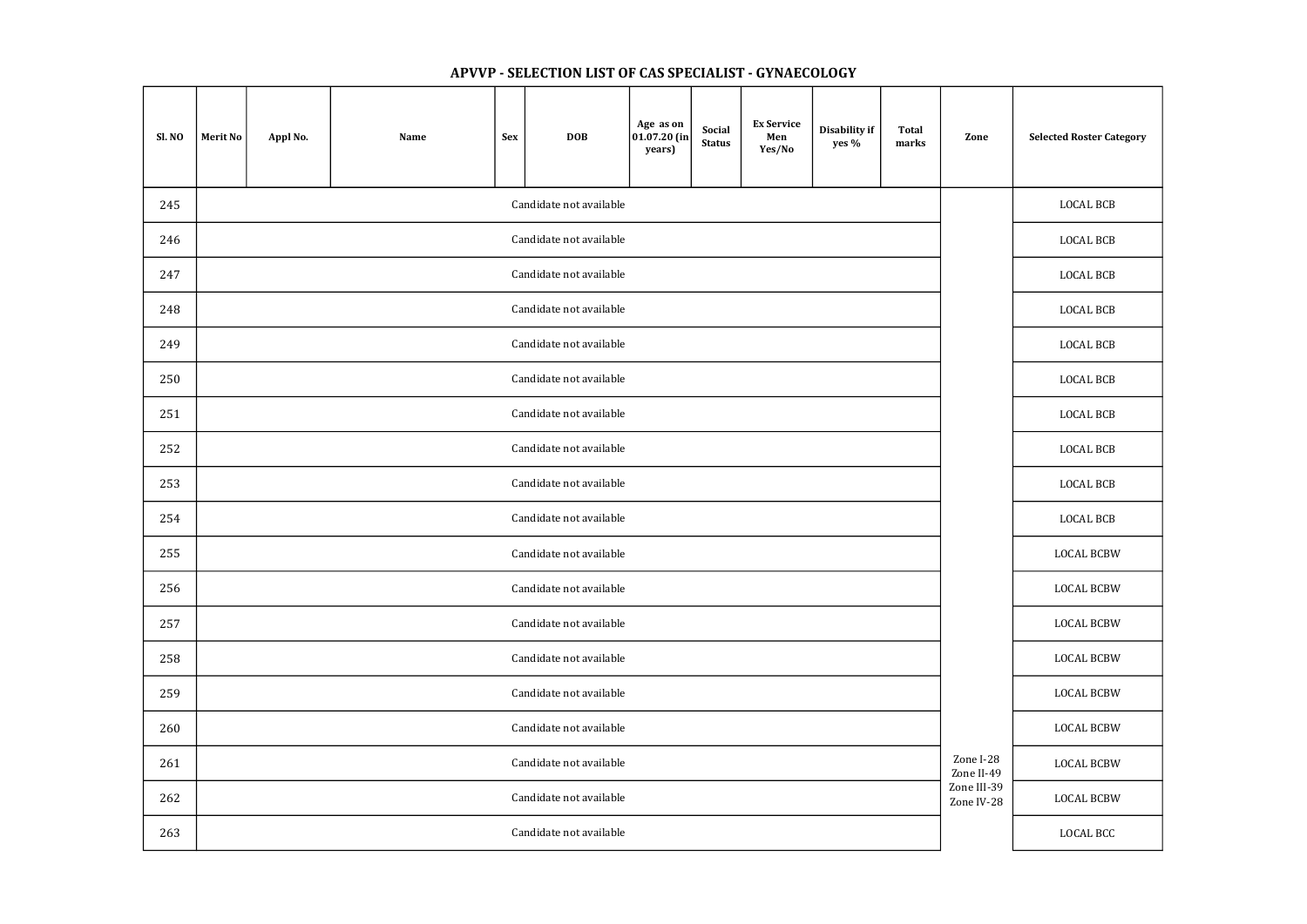| Sl. NO | <b>Merit No</b>         | Appl No. | Name | Sex | <b>DOB</b>              | Age as on<br>$ 01.07.20 $ (in<br>years) | <b>Social</b><br><b>Status</b> | <b>Ex Service</b><br>Men<br>Yes/No | Disability if<br>yes % | <b>Total</b><br>marks | Zone | <b>Selected Roster Category</b> |
|--------|-------------------------|----------|------|-----|-------------------------|-----------------------------------------|--------------------------------|------------------------------------|------------------------|-----------------------|------|---------------------------------|
| 264    | Candidate not available |          |      |     |                         |                                         |                                |                                    |                        |                       |      | LOCAL BCC                       |
| 265    |                         |          |      |     | Candidate not available |                                         |                                |                                    |                        |                       |      | <b>LOCAL BCD</b>                |
| 266    | Candidate not available |          |      |     |                         |                                         |                                |                                    |                        |                       |      | <b>LOCAL BCD</b>                |
| 267    |                         |          |      |     | Candidate not available |                                         |                                |                                    |                        |                       |      | <b>LOCAL BCD</b>                |
| 268    |                         |          |      |     | Candidate not available |                                         |                                |                                    |                        |                       |      | <b>LOCAL BCD</b>                |
| 269    |                         |          |      |     | Candidate not available |                                         |                                |                                    |                        |                       |      | <b>LOCAL BCD</b>                |
| 270    | Candidate not available |          |      |     |                         |                                         |                                |                                    |                        |                       |      | <b>LOCAL BCD</b>                |
| 271    | Candidate not available |          |      |     |                         |                                         |                                |                                    |                        |                       |      | <b>LOCAL BCD</b>                |
| 272    | Candidate not available |          |      |     |                         |                                         |                                |                                    |                        |                       |      | <b>LOCAL BCD</b>                |
| 273    |                         |          |      |     | Candidate not available |                                         |                                |                                    |                        |                       |      | <b>LOCAL BCD</b>                |
| 274    |                         |          |      |     | Candidate not available |                                         |                                |                                    |                        |                       |      | <b>LOCAL BCD</b>                |
| 275    |                         |          |      |     | Candidate not available |                                         |                                |                                    |                        |                       |      | <b>LOCAL BCDW</b>               |
| 276    |                         |          |      |     | Candidate not available |                                         |                                |                                    |                        |                       |      | <b>LOCAL BCDW</b>               |
| 277    |                         |          |      |     | Candidate not available |                                         |                                |                                    |                        |                       |      | <b>LOCAL BCDW</b>               |
| 278    |                         |          |      |     | Candidate not available |                                         |                                |                                    |                        |                       |      | LOCAL BCE                       |
| 279    |                         |          |      |     | Candidate not available |                                         |                                |                                    |                        |                       |      | LOCAL BCE                       |
| 280    |                         |          |      |     | Candidate not available |                                         |                                |                                    |                        |                       |      | LOCAL BCE                       |
| 281    |                         |          |      |     | Candidate not available |                                         |                                |                                    |                        |                       |      | LOCAL BCE                       |
| 282    |                         |          |      |     | Candidate not available |                                         |                                |                                    |                        |                       |      | LOCAL BCE                       |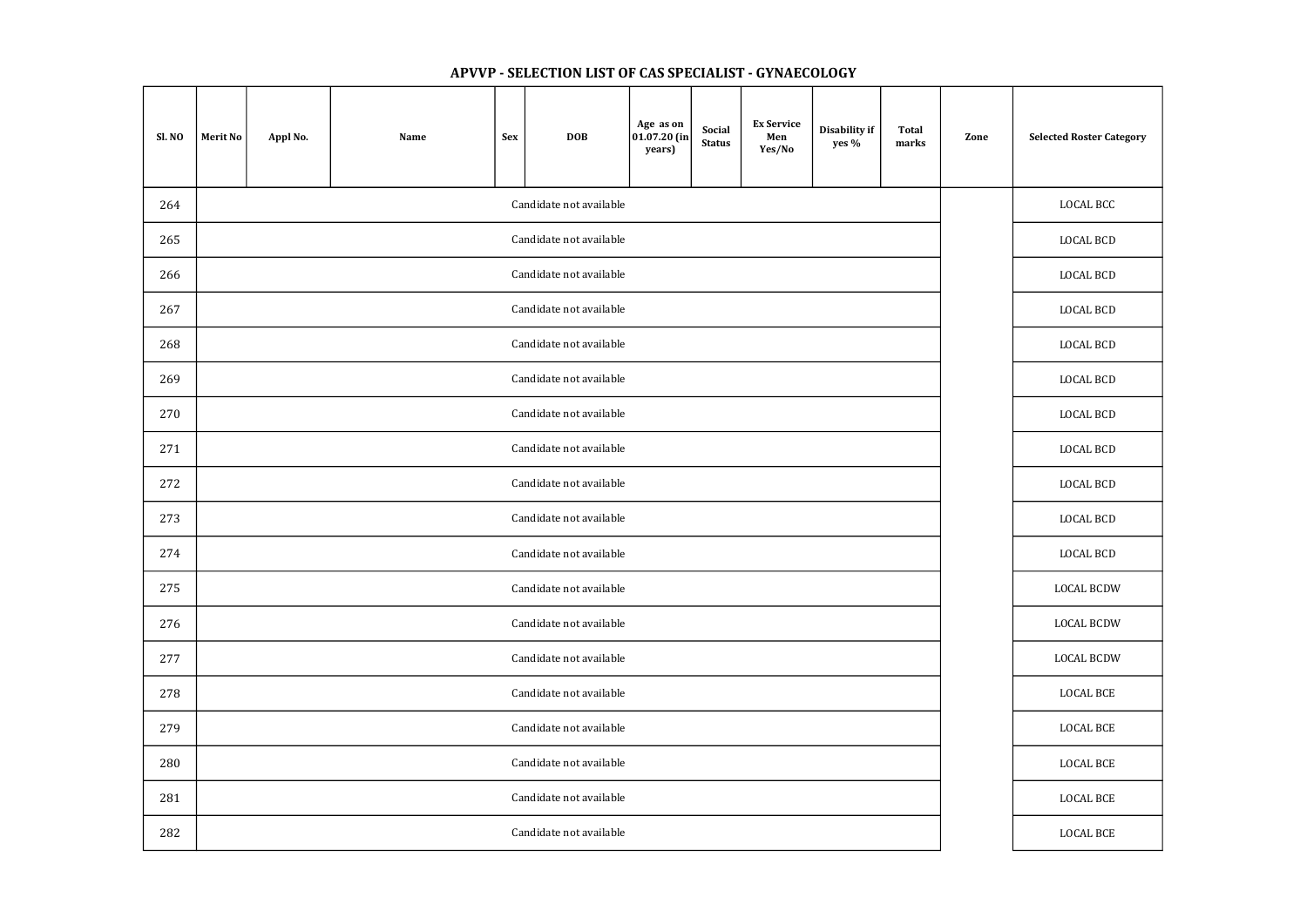| Sl. NO                         | <b>Merit No</b>         | Appl No. | Name | <b>Sex</b> | <b>DOB</b>              | Age as on<br>$ 01.07.20$ (in<br>years) | Social<br><b>Status</b> | <b>Ex Service</b><br>Men<br>Yes/No | Disability if<br>yes % | <b>Total</b><br>marks | Zone | <b>Selected Roster Category</b> |
|--------------------------------|-------------------------|----------|------|------------|-------------------------|----------------------------------------|-------------------------|------------------------------------|------------------------|-----------------------|------|---------------------------------|
| Candidate not available<br>283 |                         |          |      |            |                         |                                        |                         |                                    |                        |                       |      | <b>LOCAL BCE</b>                |
| 284                            |                         |          |      |            | Candidate not available |                                        |                         |                                    |                        |                       |      | <b>LOCAL BCEW</b>               |
| 285                            | Candidate not available |          |      |            |                         |                                        |                         |                                    |                        |                       |      | LOCAL SC                        |
| 286                            |                         |          |      |            | Candidate not available |                                        |                         |                                    |                        |                       |      | LOCAL SC                        |
| 287                            |                         |          |      |            | Candidate not available |                                        |                         |                                    |                        |                       |      | LOCAL SC                        |
| 288                            |                         |          |      |            | Candidate not available |                                        |                         |                                    |                        |                       |      | LOCAL SC                        |
| 289                            | Candidate not available |          |      |            |                         |                                        |                         |                                    |                        |                       |      | LOCAL SC                        |
| 290                            | Candidate not available |          |      |            |                         |                                        |                         |                                    |                        |                       |      | LOCAL SC                        |
| 291                            |                         |          |      |            | Candidate not available |                                        |                         |                                    |                        |                       |      | LOCAL SC                        |
| 292                            |                         |          |      |            | Candidate not available |                                        |                         |                                    |                        |                       |      | LOCAL SC                        |
| 293                            |                         |          |      |            | Candidate not available |                                        |                         |                                    |                        |                       |      | LOCAL SC                        |
| 294                            |                         |          |      |            | Candidate not available |                                        |                         |                                    |                        |                       |      | <b>LOCAL SC</b>                 |
| 295                            |                         |          |      |            | Candidate not available |                                        |                         |                                    |                        |                       |      | LOCAL SC                        |
| 296                            |                         |          |      |            | Candidate not available |                                        |                         |                                    |                        |                       |      | LOCAL SC                        |
| 297                            |                         |          |      |            | Candidate not available |                                        |                         |                                    |                        |                       |      | LOCAL SC                        |
| 298                            |                         |          |      |            | Candidate not available |                                        |                         |                                    |                        |                       |      | LOCAL SC                        |
| 299                            |                         |          |      |            | Candidate not available |                                        |                         |                                    |                        |                       |      | LOCAL SC                        |
| 300                            |                         |          |      |            | Candidate not available |                                        |                         |                                    |                        |                       |      | LOCAL SC                        |
| 301                            |                         |          |      |            | Candidate not available |                                        |                         |                                    |                        |                       |      | LOCAL SC                        |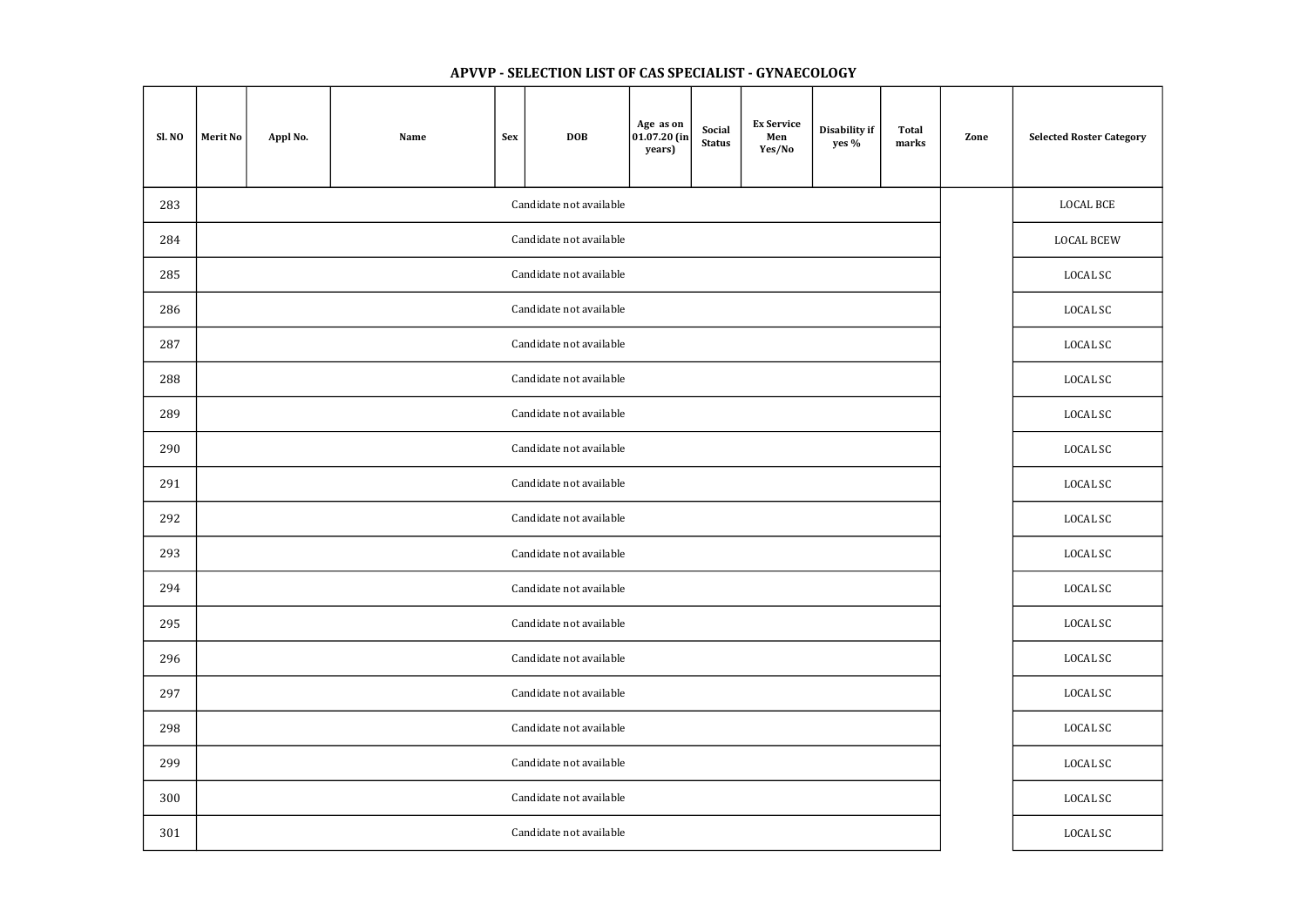| Sl. NO | <b>Merit No</b>         | Appl No. | Name | <b>Sex</b> | <b>DOB</b>              | Age as on<br>$ 01.07.20$ (in<br>years) | Social<br><b>Status</b> | <b>Ex Service</b><br>Men<br>Yes/No | Disability if<br>yes % | <b>Total</b><br>marks | Zone | <b>Selected Roster Category</b> |
|--------|-------------------------|----------|------|------------|-------------------------|----------------------------------------|-------------------------|------------------------------------|------------------------|-----------------------|------|---------------------------------|
| 302    |                         |          |      |            | Candidate not available |                                        |                         |                                    |                        |                       |      | LOCAL SC                        |
| 303    |                         |          |      |            | Candidate not available |                                        |                         |                                    |                        |                       |      | LOCAL SC                        |
| 304    |                         |          |      | LOCAL SC   |                         |                                        |                         |                                    |                        |                       |      |                                 |
| 305    |                         |          |      |            | Candidate not available |                                        |                         |                                    |                        |                       |      | <b>LOCAL SCW</b>                |
| 306    |                         |          |      |            | Candidate not available |                                        |                         |                                    |                        |                       |      | <b>LOCAL SCW</b>                |
| 307    |                         |          |      |            | Candidate not available |                                        |                         |                                    |                        |                       |      | <b>LOCAL SCW</b>                |
| 308    | Candidate not available |          |      |            |                         |                                        |                         |                                    |                        |                       |      | <b>LOCAL SCW</b>                |
| 309    |                         |          |      |            | Candidate not available |                                        |                         |                                    |                        |                       |      | <b>LOCAL SCW</b>                |
| 310    |                         |          |      |            | Candidate not available |                                        |                         |                                    |                        |                       |      | <b>LOCAL SCW</b>                |
| 311    |                         |          |      |            | Candidate not available |                                        |                         |                                    |                        |                       |      | <b>LOCAL SCW</b>                |
| 312    |                         |          |      |            | Candidate not available |                                        |                         |                                    |                        |                       |      | <b>LOCAL SCW</b>                |
| 313    |                         |          |      |            | Candidate not available |                                        |                         |                                    |                        |                       |      | <b>LOCAL SCW</b>                |
| 314    |                         |          |      |            | Candidate not available |                                        |                         |                                    |                        |                       |      | <b>LOCAL ST</b>                 |
| 315    |                         |          |      |            | Candidate not available |                                        |                         |                                    |                        |                       |      | <b>LOCAL ST</b>                 |
| 316    |                         |          |      |            | Candidate not available |                                        |                         |                                    |                        |                       |      | <b>LOCAL ST</b>                 |
| 317    |                         |          |      |            | Candidate not available |                                        |                         |                                    |                        |                       |      | <b>LOCAL ST</b>                 |
| 318    |                         |          |      |            | Candidate not available |                                        |                         |                                    |                        |                       |      | <b>LOCAL ST</b>                 |
| 319    |                         |          |      |            | Candidate not available |                                        |                         |                                    |                        |                       |      | LOCAL ST                        |